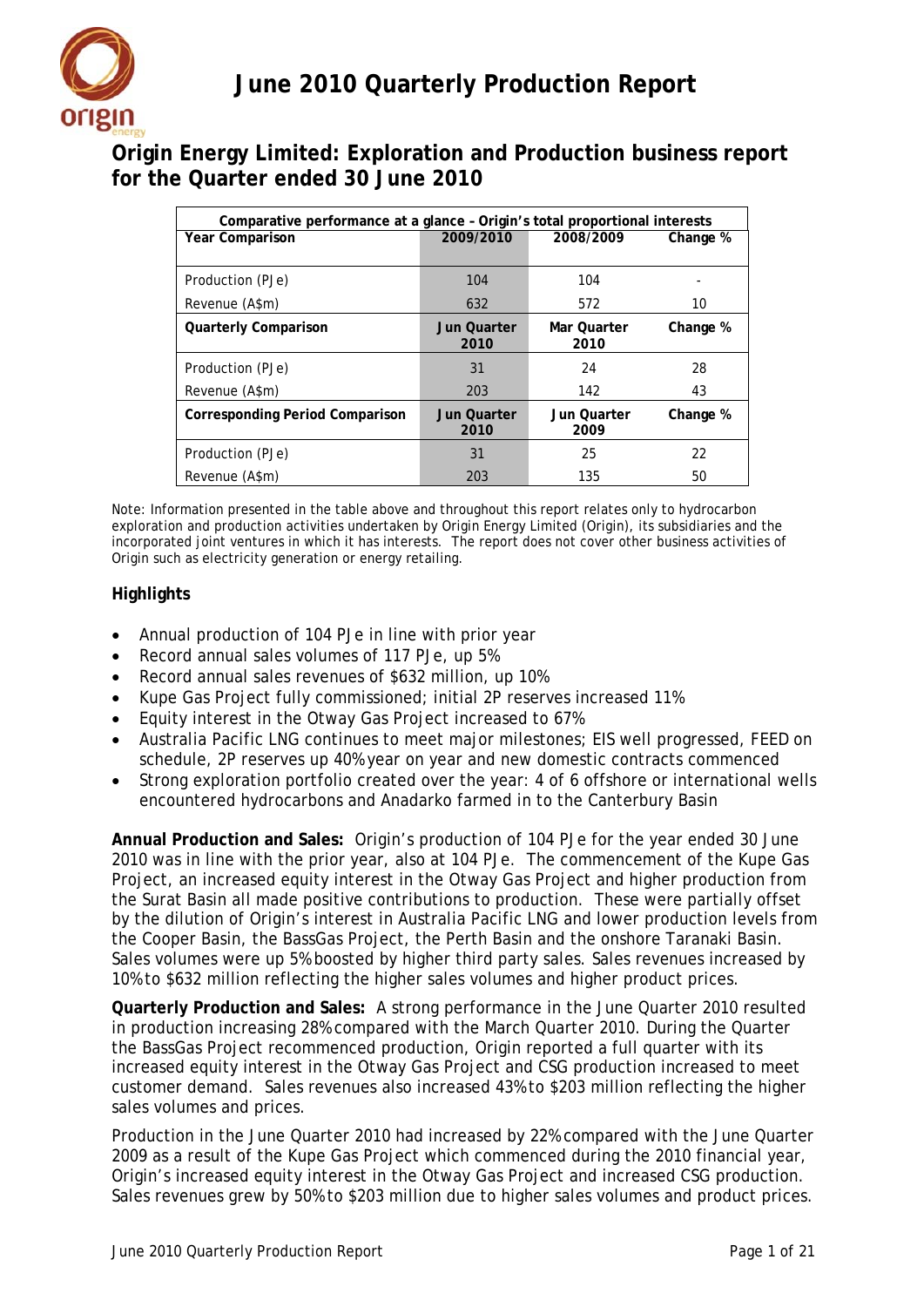### **Significant events and influences during the Quarter included:**

- **Australia Pacific LNG:**
	- o Production was 23% higher than the March Quarter 2010 as major domestic customers such as the Darling Downs Power Station increased demand.
	- o APLNG lodged its Environmental Impact Statement (EIS) with the Queensland Coordinator General's office in the March Quarter 2010. Public submissions on the EIS closed on 4 May 2010. Responses to these submissions are being prepared and reviewed with Government agencies.
	- o Drilling activity accelerated with a strong emphasis on exploration/appraisal objectives to prove up reserves. Proved plus Probable (2P) reserves have increased by 40% to 10,143 PJ over the year to 30 June 2010.
	- o FEED studies are progressing in conjunction with the Early Works contractors to define the wells, gathering systems, facilities, pipelines and LNG liquefaction facilities required for the proposed CSG to LNG project.
- **Kupe Gas Project:** The project recorded a full quarter of commercial production and produced its one millionth barrel of light crude oil or condensate.
- **Otway Gas Project:** Increased equity in the project resulted in Origin's take of production increasing 50% to 8.1 PJe. Origin assumed the operatorship of the project from Woodside Energy on 1 July 2010.
- **Bass Basin:** Production at the BassGas Project recommenced on 2 April 2010 following an extended shut-down for workovers and plant maintenance. Production since the shut-down has been restricted to the Yolla 4 well only. The Yolla 3 well will remain offline until an isolation plug installed in the well to ensure safe operation during the shutdown can be retrieved. The project commenced supplying  $CO<sub>2</sub>$  under commercial arrangements to the Air Liquide  $CO<sub>2</sub>$  recovery unit adjacent to the Lang Lang processing plant.

Evaluation of the results of the Trefoil 2, Rockhopper 1 and Rockhopper 1 ST1 wells drilled earlier in the year continued.

- **Ironbark Project (ATP788P):** An appraisal drilling program was commenced late in the Quarter which will include pilot production wells to mature reserves in ATP 788P.
- **Cooper Basin:** The wet weather and flooding events in the March Quarter 2010 continued to have serious impacts on production levels, with crude and condensate production declining a further 9% compared to the March Quarter 2010.
- **International:** The first two wells of Origin's South East Asian farmin arrangements with Salamander Energy were drilled. One well in Lao PDR encountered hydrocarbons and is awaiting further testing. Acquisition of a 1965 kilometre 2D seismic survey in Block 121, offshore Vietnam, was completed.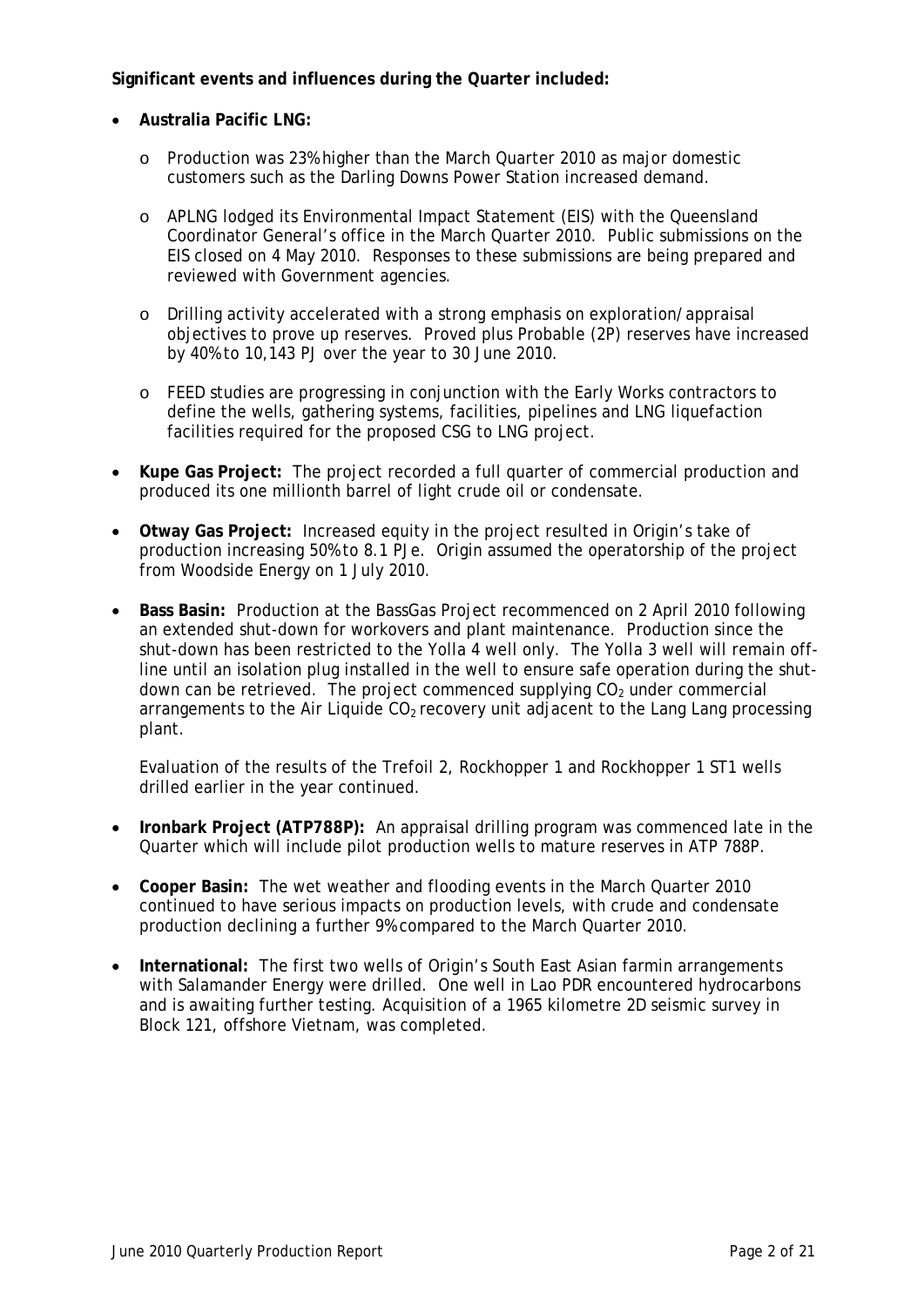- **Drilling Activities:**
	- o **Australia Pacific LNG:** Australia Pacific LNG participated in 99 wells including 34 development wells and 65 exploration/appraisal wells.
	- o **Cooper Basin:** Floods restricted activity to the completion of two gas development wells and the spudding of one other development well.
	- o **Perth Basin:** A fresh round of drilling commenced with a new field gas discovery at Redback 2. The well will be tied into the Beharra Springs facility.
	- o **Khorat Basin (Thailand and Lao PDR):** Bang Nouan-1, a farmin well under the agreement with Salamander Energy, was suspended pending testing of the gas encountered in the Triassic Kachanarai sands.
	- o **Vinh Chau Graben (Vietnam):** DBSCL01-TSL-1X (Tom Su Lua), the first farmin well to be drilled in the Vinh Chau Graben region, encountered reservoir sands and seals but the objectives were water bearing. The well was subsequently plugged and abandoned as a dry hole.

### **Post Report Date Events:**

- o **Perth Basin:** Following the completion of Operations to case and suspend the Redback 2 discovery well, the Weatherford Rig 826 relocated to drill the Wolf 1 gas appraisal well. The well is designed to appraise the 2009 Redback South 1 gas discovery.
- o **Vinh Chau Graben (Vietnam):** A second farmin well was drilled in the Vinh Chau Graben under the agreement with Salamander Energy. The well, Tom Hum Xanh 1X, which was drilled in the offshore Block 31, failed to encounter any significant hydrocarbons in the target reservoir sections and was plugged and abandoned.
- o **APLNG supply to domestic contracts:** With the Darling Downs Power Station now in commercial production, APLNG is supplying gas at the full contractual rates. APLNG also commenced supplying gas to Rio Tinto Aluminium's Yarwun refinery from 6 July 2010.
- o **Annual Reserves Report:** On 30 July Origin released its Annual Reserves Report which is available from the ASX and from Origin's website. The 2P reserves attributable to Origin across its areas of interest at 30 June 2010 totalled 6,207 petajoules equivalent (PJe), an increase of 1,723 PJe or 38% from 30 June 2009.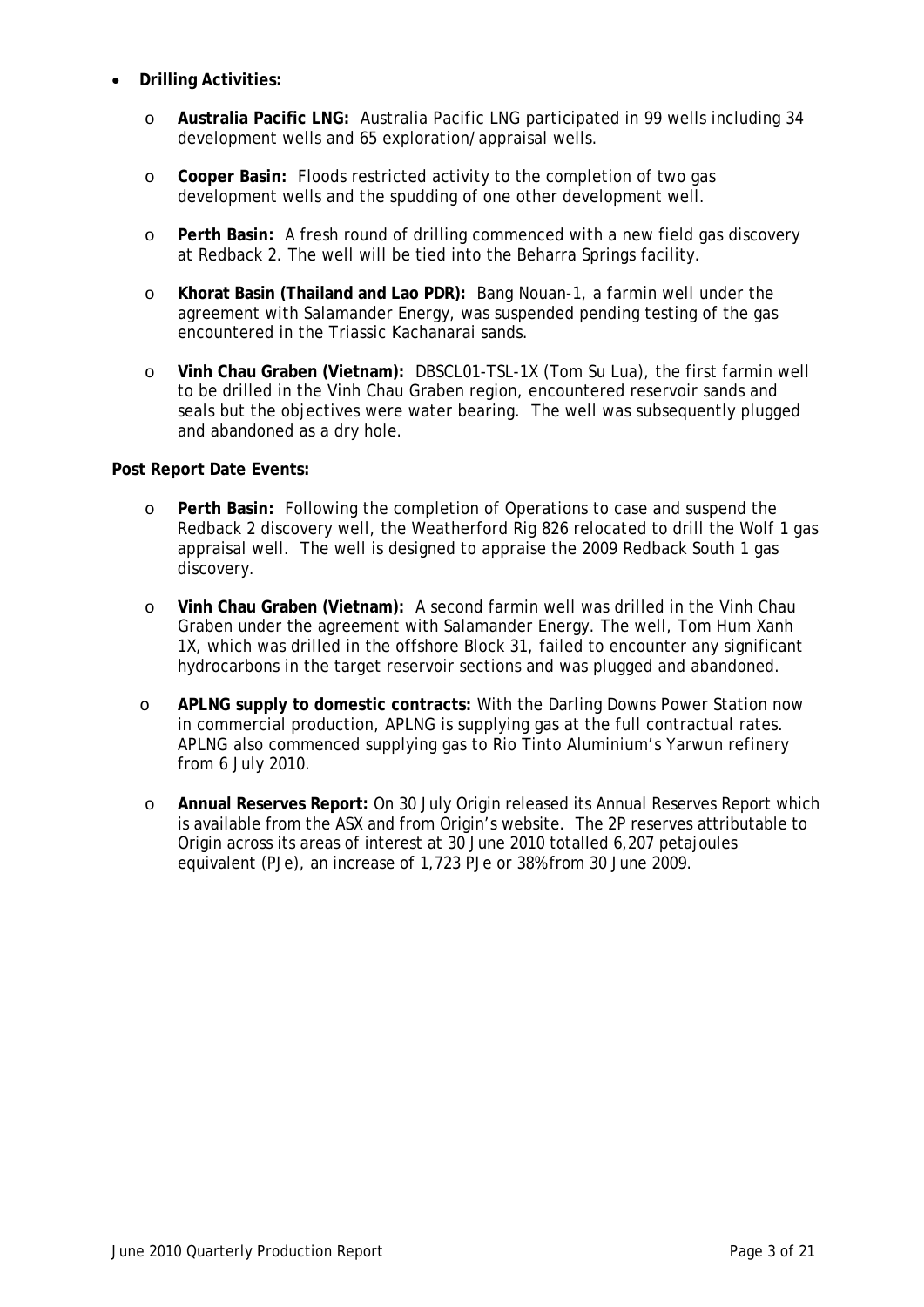### **1. PRODUCTION, SALES AND REVENUE**

In the tables below Origin's historical production from its CSG and Denison Trough assets to the end of October 2008 is included in the lines *Coal Seam Gas* and *Denison Trough* respectively. In late October 2008 Origin completed a transaction with ConocoPhillips whereby Origin diluted its interest in all the CSG exploration and production tenements it held at that time, together with its interests in conventional oil and gas tenements in the Denison Trough by 50%. From November 2008 Origin's 50% proportional interest in production from those assets is reported in the line *APLNG (CSG and Denison Trough)*. A separate table (Table 1.3.3) is also provided which shows the aggregated production, sales and revenue across all products for Origin's proportional interest in Australia Pacific LNG.

| <b>Natural Gas and</b>     |              |             |                          |                | Jun            |         |         |
|----------------------------|--------------|-------------|--------------------------|----------------|----------------|---------|---------|
| Ethane                     | Unit         | <b>This</b> | Previous                 | %              | Quarter        |         |         |
|                            |              | Quarter     | Quarter                  | Change         | 2009           | 2009/10 | 2008/09 |
| <b>Natural Gas</b>         | PJ           |             |                          |                |                |         |         |
| Coal Seam Gas              |              |             |                          |                |                |         | 17.0    |
| Denison Trough             |              |             |                          |                |                |         | 1.6     |
| APLNG (CSG and Denison     |              |             |                          |                |                |         |         |
| Trough)                    |              | 10.3        | 8.3                      | 23             | 8.8            | 35.5    | 20.5    |
| SA Cooper & SWQ            |              | 3.4         | 3.4                      | $\mathbf 0$    | 4.3            | 14.9    | 18.3    |
| Otway Basin (offshore)     |              | 7.2         | 4.8                      | 50             | 4.9            | 20.9    | 17.6    |
| <b>Bass Basin</b>          |              | 1.8         | $\overline{\phantom{a}}$ | 100            | 2.1            | 5.3     | 7.5     |
| Surat Basin                |              | 0.4         | 0.4                      | $\overline{2}$ | 0.2            | 3.5     | 1.4     |
| Perth Basin                |              | 0.4         | 0.5                      | (22)           | 0.8            | 2.2     | 3.5     |
| Taranaki Basin (onshore)   |              | 0.2         | 0.2                      | $\Omega$       | 0.4            | 0.9     | 1.6     |
| Taranaki Basin (offshore)  |              | 2.2         | 2.2                      | 0              | $\blacksquare$ | 4.8     |         |
| Otway Basin (onshore)      |              |             |                          |                |                |         | 0.1     |
| Ethane                     | PJ           |             |                          |                |                |         |         |
| SA Cooper & SWQ            |              | 0.3         | 0.2                      | 39             | 0.3            | 1.0     | 1.2     |
| <b>Total Production</b>    |              | 26.2        | 20.0                     | 31             | 21.8           | 89.0    | 90.3    |
| <b>Total Sales Volume</b>  |              | 30.9        | 21.9                     | 41             | 24.1           | 98.7    | 94.9    |
| <b>Total Sales Revenue</b> | \$M          | 117.1       | 77.0                     | 52             | 83.3           | 358.3   | 327.4   |
| Average Gas Price          | $\sqrt{$GJ}$ | 3.79        | 3.52                     | 8              | 3.47           | 3.63    | 3.45    |

### **1.1 Production by Product and Area (including 50% interest in APLNG)**

|                            |        |             |          |        | Jun     |         |         |
|----------------------------|--------|-------------|----------|--------|---------|---------|---------|
| Crude Oil                  | Unit   | <b>This</b> | Previous | %      | Quarter |         |         |
|                            |        | Quarter     | Quarter  | Change | 2009    | 2009/10 | 2008/09 |
| Crude Oil                  | kbbls  |             |          |        |         |         |         |
| SA Cooper & SWQ            |        | 56.7        | 62.5     | (9)    | 106.4   | 313.2   | 441.4   |
| Surat Basin                |        | 8.8         | 8.1      | 9      | 6.8     | 35.7    | 37.5    |
| Perth Basin                |        | 34.6        | 45.3     | (24)   | 61.0    | 185.7   | 307.0   |
| Taranaki Basin (onshore)   |        | 18.6        | 30.1     | (38)   | 27.1    | 113.3   | 98.2    |
| <b>Total Production</b>    |        | 118.7       | 146.0    | (19)   | 201.3   | 647.9   | 884.1   |
| Total Sales Volume         |        | 284.7       | 230.2    | 24     | 353.3   | 1209.4  | 1357.9  |
| <b>Total Sales Revenue</b> | \$M    | 24.9        | 19.4     | 28     | 27.8    | 107.3   | 118.5   |
| Average Crude Price        | \$/bbI | 87.46       | 84.42    | 4      | 78.69   | 88.72   | 87.27   |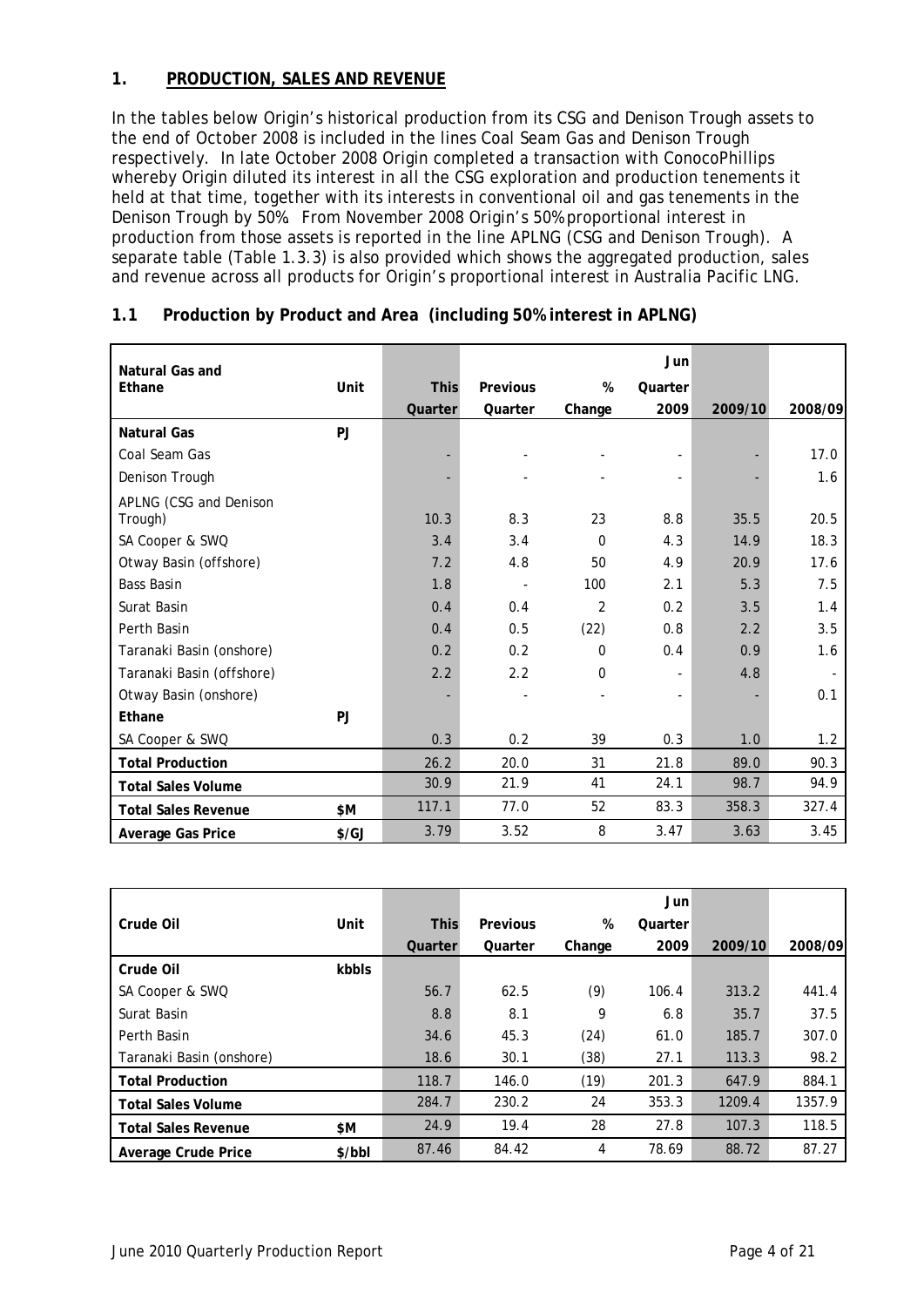|                            |        |                          |                 |        | Jun     |         |         |
|----------------------------|--------|--------------------------|-----------------|--------|---------|---------|---------|
| Condensate/Naphtha         | Unit   | <b>This</b>              | <b>Previous</b> | %      | Quarter |         |         |
|                            |        | Quarter                  | Quarter         | Change | 2009    | 2009/10 | 2008/09 |
| Condensate/Naphtha         | kbbls  |                          |                 |        |         |         |         |
| Denison Trough             |        | $\overline{\phantom{a}}$ |                 |        |         |         | 1.0     |
| APLNG (Denison Trough)     |        | 0.3                      | 0.2             | 51     | 0.3     | 1.1     | 1.3     |
| SA Cooper & SWQ            |        | 46.8                     | 51.2            | (9)    | 63.8    | 219.2   | 276.8   |
| Otway Basin (offshore)     |        | 83.2                     | 59.8            | 39     | 52.0    | 229.3   | 190.0   |
| Bass Basin                 |        | 65.0                     |                 | 100    | 83.9    | 206.7   | 308.7   |
| Surat Basin                |        | 6.0                      | 5.8             | 3      | 9.7     | 28.4    | 45.7    |
| Perth Basin                |        | 0.5                      | 1.2             | (54)   | 0.8     | 2.9     | 4.0     |
| Taranaki Basin (onshore)   |        |                          |                 |        | Ξ.      |         | 4.6     |
| Taranaki Basin (offshore)  |        | 227.8                    | 248.2           | (8)    | Ξ.      | 522.7   |         |
| Otway Basin (onshore)      |        |                          |                 |        | Ξ.      |         | 0.9     |
| <b>Total Production</b>    |        | 429.6                    | 366.4           | 17     | 210.5   | 1210.3  | 833.0   |
| <b>Total Sales Volume</b>  |        | 473.3                    | 344.9           | 37     | 186.1   | 1245.4  | 820.7   |
| <b>Total Sales Revenue</b> | \$M    | 39.8                     | 28.0            | 42     | 11.6    | 97.1    | 59.3    |
| Average Condensate Price   | \$/bbl | 84.09                    | 81.18           | 4      | 62.33   | 77.97   | 72.26   |

|                            |      |             |                 |        | Jun     |         |         |
|----------------------------|------|-------------|-----------------|--------|---------|---------|---------|
| <b>LPG</b>                 | Unit | <b>This</b> | <b>Previous</b> | %      | Quarter |         |         |
|                            |      | Quarter     | Quarter         | Change | 2009    | 2009/10 | 2008/09 |
| <b>LPG</b>                 | Kt   |             |                 |        |         |         |         |
| SA Cooper & SWQ            |      | 6.8         | 7.1             | (4)    | 8.7     | 30.9    | 35.2    |
| Otway Basin (offshore)     |      | 8.7         | 6.2             | 40     | 6.3     | 25.7    | 22.0    |
| <b>Bass Basin</b>          |      | 3.0         |                 | 100    | 6.3     | 13.5    | 21.1    |
| Surat Basin                |      | 1.3         | 1.2             | 7      | 2.2     | 5.9     | 9.1     |
| Taranaki Basin (onshore)   |      | 0.4         | 0.3             | 37     | 0.4     | 1.7     | 2.0     |
| Taranaki Basin (offshore)  |      | 9.3         | 6.1             | 52     | ۰.      | 15.9    |         |
| <b>Total Production</b>    |      | 29.5        | 20.9            | 41     | 23.9    | 93.6    | 89.4    |
| <b>Total Sales Volume</b>  |      | 28.5        | 22.0            | 30     | 26.5    | 92.3    | 96.7    |
| <b>Total Sales Revenue</b> | \$Μ  | 21.5        | 18.0            | 19     | 12.7    | 69.1    | 66.7    |
| Average LPG Price          | \$/t | 754.4       | 819.5           | (10)   | 479.2   | 748.6   | 689.8   |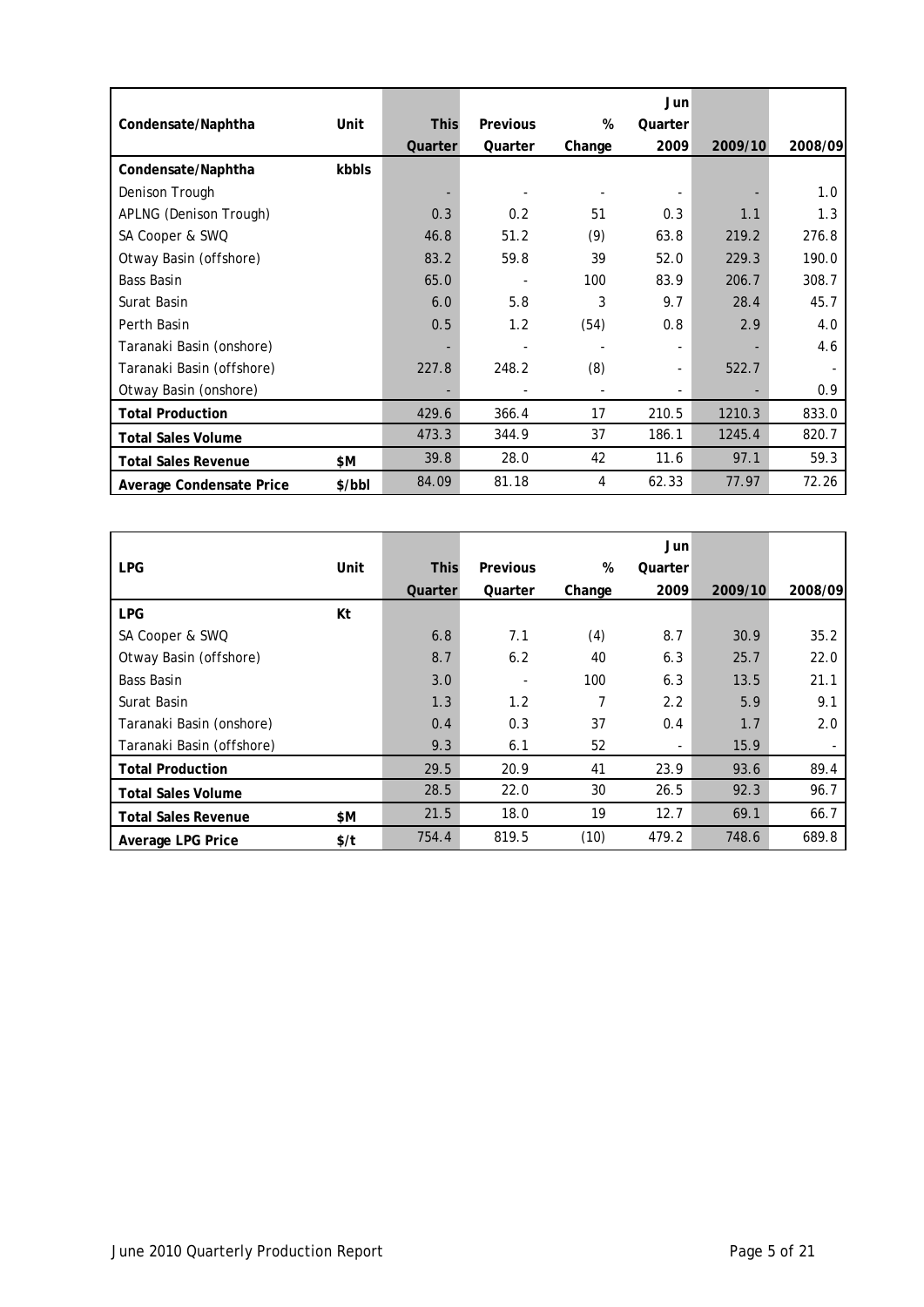| 1.2 | Production by Basin (including 50% of APLNG production) |  |  |
|-----|---------------------------------------------------------|--|--|
|-----|---------------------------------------------------------|--|--|

| Production by Basin            |            |             |          |        | Jun                      |         |         |
|--------------------------------|------------|-------------|----------|--------|--------------------------|---------|---------|
| (All products, PJe)            | Unit       | <b>This</b> | Previous | %      | Quarter                  |         |         |
|                                |            | Quarter     | Quarter  | Change | 2009                     | 2009/10 | 2008/09 |
| <b>Production by Basin</b>     | <b>PJe</b> |             |          |        |                          |         |         |
| Coal Seam Gas                  |            |             |          |        |                          |         | 17.0    |
| Denison Trough                 |            |             |          |        |                          |         | 1.6     |
| APLNG (CSG and Denison Trough) |            | 10.3        | 8.3      | 23     | 8.8                      | 35.5    | 20.5    |
| SA Cooper & SWQ                |            | 4.6         | 4.6      |        | 6.0                      | 20.5    | 25.3    |
| Otway Basin (offshore)         |            | 8.1         | 5.4      | 50     | 5.4                      | 23.4    | 19.7    |
| <b>Bass Basin</b>              |            | 2.3         |          | 100    | 2.8                      | 7.1     | 10.2    |
| Surat Basin                    |            | 0.6         | 0.6      | 3      | 0.4                      | 4.2     | 2.3     |
| Perth Basin                    |            | 0.6         | 0.7      | (14)   | 1.2                      | 3.3     | 5.3     |
| Taranaki Basin (onshore)       |            | 0.3         | 0.4      | (23)   | 0.5                      | 1.7     | 2.3     |
| Taranaki Basin (offshore)      |            | 3.9         | 3.9      |        | $\overline{\phantom{a}}$ | 8.5     |         |
| Otway Basin (onshore)          |            |             |          |        |                          | ٠       | 0.1     |
| Total                          |            | 30.7        | 23.9     | 28     | 25.1                     | 104.2   | 104.3   |

## **1.3 Production, Sales Volumes and Revenue Summaries**

## **1.3.1 Origin including 50% interest in APLNG**

| <b>Total All Products</b> |            |             |          |        | Jun     |         |         |
|---------------------------|------------|-------------|----------|--------|---------|---------|---------|
|                           | Unit       | <b>This</b> | Previous | %      | Quarter |         |         |
|                           |            | Quarter     | Quarter  | Change | 2009    | 2009/10 | 2008/09 |
| Production (all products) | <b>PJe</b> | 30.7        | 23.9     | 28     | 25.1    | 104.2   | 104.3   |
| Sales (all products)      | <b>PJe</b> | 36.5        | 26.3     | 39     | 28.5    | 117.1   | 112.0   |
| <b>Total Revenue</b>      | \$Μ        | 203.4       | 142.4    | 43     | 135.3   | 631.8   | 571.9   |

## **1.3.2 Origin excluding 50% interest in APLNG**

|                            |      |             |          |        | Jun     |         |         |
|----------------------------|------|-------------|----------|--------|---------|---------|---------|
| <b>Total All Products</b>  | Unit | <b>This</b> | Previous | %      | Quarter |         |         |
|                            |      | Quarter     | Quarter  | Change | 2009    | 2009/10 | 2008/09 |
| Production (all products)  | PJe  | 20.4        | 15.6     | 31     | 16.3    | 68.7    | 83.8    |
| Sales (all products)       | PJe  | 24.5        | 18.5     | 32     | 18.7    | 78.6    | 89.3    |
| <b>Total Sales Revenue</b> | \$M  | 162.9       | 118.8    | 37     | 104.4   | 507.3   | 500.0   |

## **1.3.3 Origin's 50% interest in APLNG**

|                            |            |             |          |        | Jun     |         |         |
|----------------------------|------------|-------------|----------|--------|---------|---------|---------|
| <b>Total All Products</b>  | Unit       | <b>This</b> | Previous | %      | Quarter |         |         |
|                            |            | Quarter     | Quarter  | Change | 2009    | 2009/10 | 2008/09 |
| Production (all products)  | <b>PJe</b> | 10.3        | 8.3      | 24     | 8.8     | 35.5    | 20.5    |
| Sales (all products)       | PJe        | 12.0        | 7.8      | 54     | 9.8     | 38.5    | 22.6    |
| <b>Total Sales Revenue</b> | \$M        | 40.5        | 23.7     |        | 30.9    | 124.6   | 71.9    |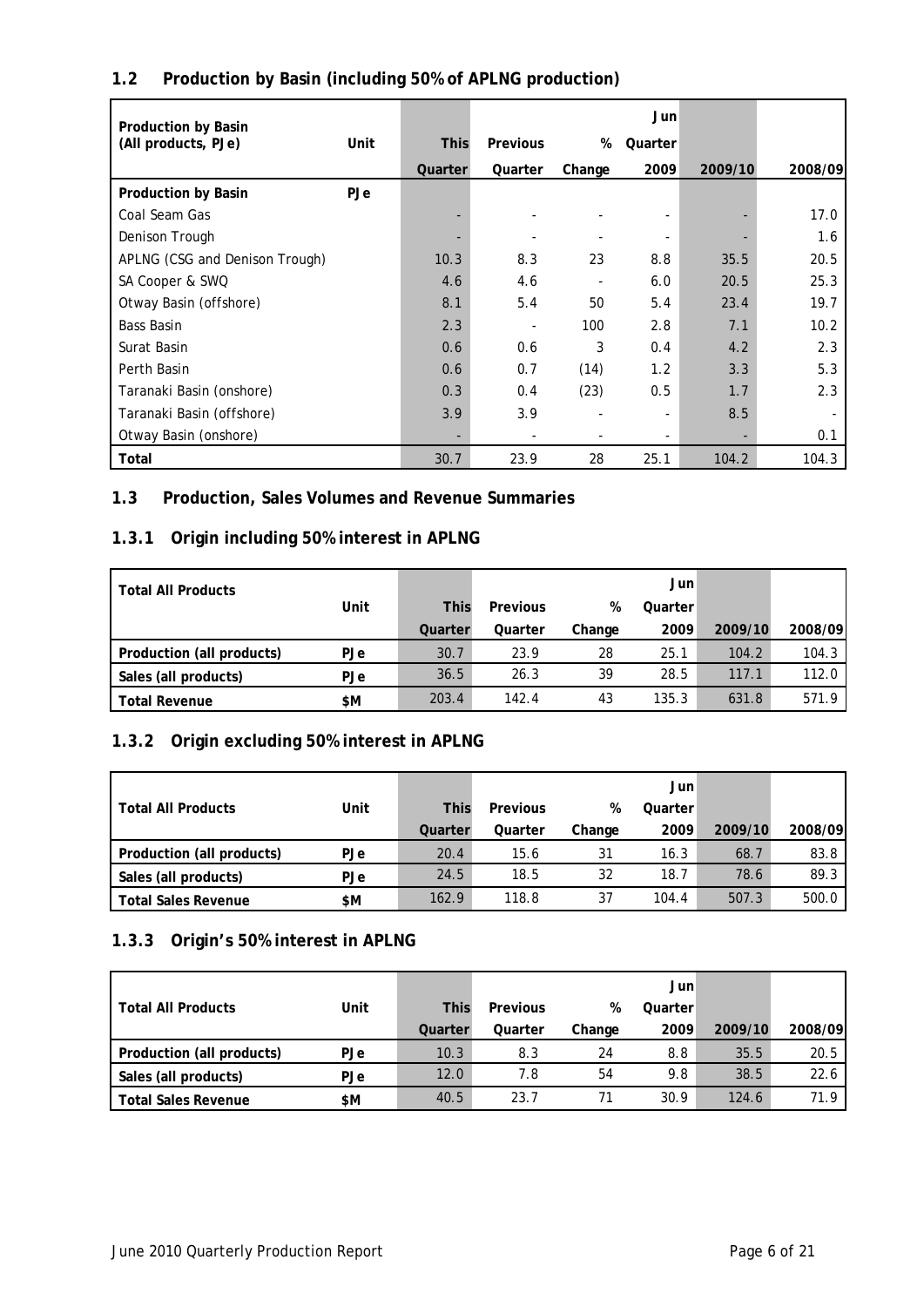### **1.4 Internal and External Purchase and Sales Summary**

| Internal & External Sales |      |             |          |        | Jun     |         |         |
|---------------------------|------|-------------|----------|--------|---------|---------|---------|
| <b>Volumes</b>            | Unit | <b>This</b> | Previous | %      | Quarter |         |         |
|                           |      | Quarter     | Quarter  | Change | 2009    | 2009/10 | 2008/09 |
| <b>Total Sales Volume</b> | PJe  |             |          |        |         |         |         |
| Internal                  |      | 12.3        | 7.1      | 72     | 7.3     | 37.1    | 37.7    |
| External                  |      | 12.2        | 11.3     | 8      | 11.3    | 41.6    | 51.7    |
| <b>Total</b>              |      | 24.5        | 18.5     | 32     | 18.7    | 78.7    | 89.3    |

### **1.4.1 Internal and External Sales (Origin excluding 50% interest in APLNG)**

## **1.4.2 External Purchases**

| Product Purchases included in               |            |             |          |        | Jun     |         |         |
|---------------------------------------------|------------|-------------|----------|--------|---------|---------|---------|
| above sales                                 | Unit       | <b>This</b> | Previous | %      | Quarter |         |         |
|                                             |            | Quarter     | Quarter  | Change | 2009    | 2009/10 | 2008/09 |
| Origin (excluding 50% interest<br>in APLNG) | PJe        | 3.6         | 1.3      | 177    | 1.2     | 7.9     | 4.1     |
| Origin's 50% interest in APLNG              | PJe        | 1.8         | 0.2      | 749    | 0.9     | 3.9     | 2.4     |
| Total                                       | <b>PJe</b> | 5.4         | 1.5      | 260    | 2.1     | 11.8    | 6.5     |

Note: Current Quarter production figures for some non-operated areas may include preliminary production data for the last month of the Quarter. Where actual production volumes only became available after the report date for that Quarter, previous Quarter figures have been amended to reflect this.

### **1.5 Production and Sales Summary**

#### **2009/2010 performance compared with 2008/2009**

- Annual production of 104 PJe in line with prior year
- Record annual sales volumes of 117 PJe, up 5%
- Record annual sales revenues of \$632 million, up 10%

On a proportional basis, total production of the upstream ventures in which Origin has an economic interest was 104.2 PJe for the year ended 30 June 2010, in line with that in the prior year, at 104.3 PJe. The commencement of production from the Kupe Gas Project in December 2009 (+8.5 PJe), an increased equity share in the Otway Gas Project following completion of the transaction with Woodside Energy in March 2010 (+3.7 PJe) and sales of stored gas in the Surat Basin (+1.9 PJe) added to Origin's annual production.

Gross CSG production continued its strong growth increasing to 66.4 PJ from 55.0 PJ in the prior year. This partially offset the impact of the dilution of Origin's interest in Australia Pacific LNG. As a consequence Origin's effective share of production from CSG and related assets declined by 3.6 PJe from 39.1 PJe to 35.5 PJe.

Production was also lower from the BassGas Project (-3.1 PJe) as a result of an extended shut-down for maintenance and workovers, the Cooper Basin (-4.8 PJe) due to extensive flooding, the Perth Basin (-2.0 PJe) due to natural decline and lower gas market demand and the onshore Taranaki Basin (-0.6 PJe).

Sales volumes and revenues increased by 5% and 10% respectively reflecting increased third party sales and improved product prices for all commodities.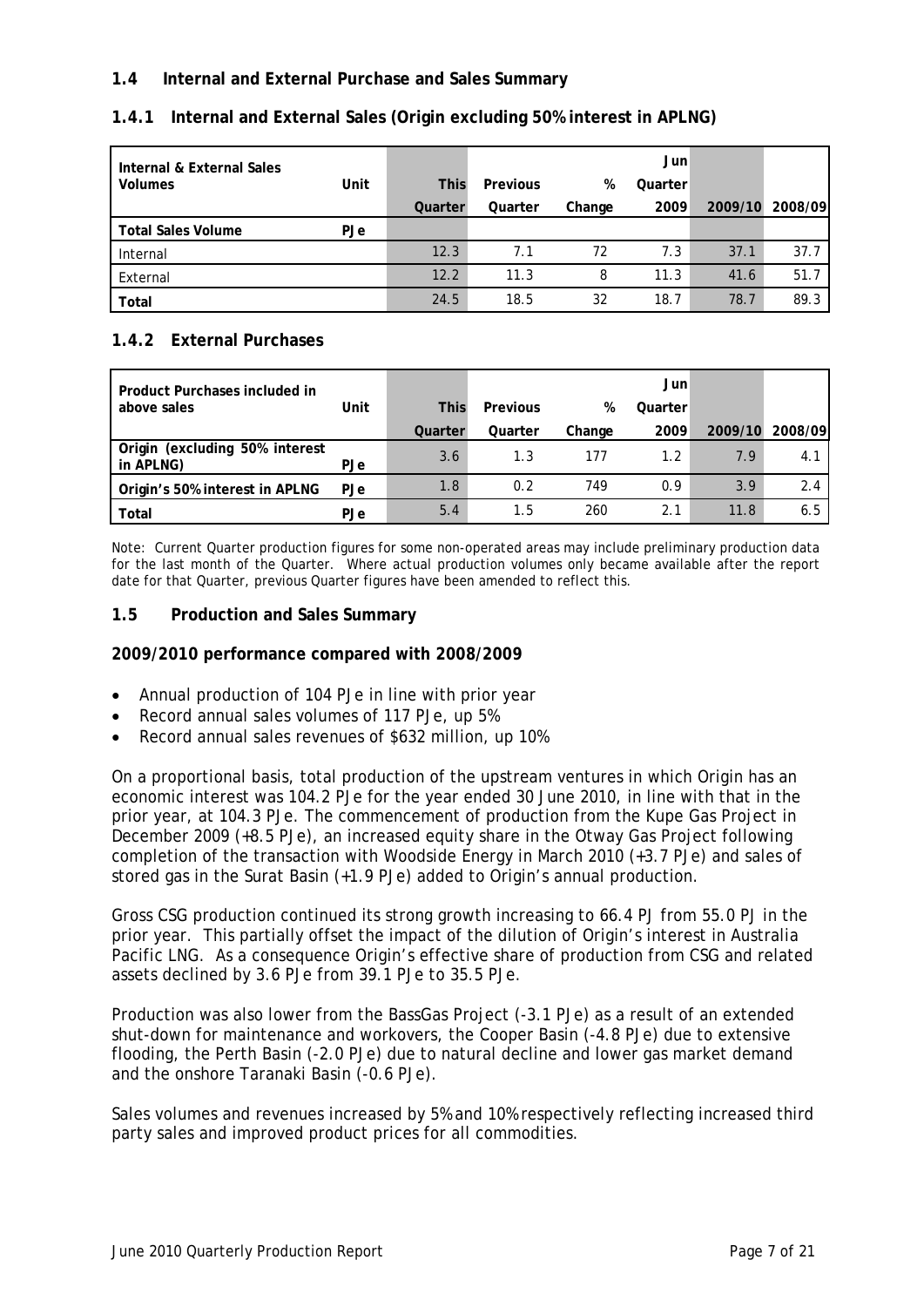#### **June Quarter 2010 compared with June Quarter 2009**

- June Quarter production of 31 PJe up 22% compared with prior correpsonding Quarter
- Sales volumes of 36.5 PJe, up 28%
- Sales revenues of \$203 million, up 50%

The increase in production of 5.6 PJe or 22% reflected the reasons outlined in the annual comparative discussed previously. This resulted in increased contributions from the Kupe Gas Project (+3.9 PJe), Otway Gas Project (+2.7 PJe), Australia Pacific LNG (+1.5 PJe) and the Surat Basin (+0.2 PJe) which more than offset lower production from the BassGas Project (-0.5 PJe), the Cooper Basin (-1.4 PJe), the Perth Basin (-0.6 PJe) and onshore Taranaki Basin (-0.2 PJe).

Sales volumes and revenues increased by 28% and 50% respectively reflecting higher production, increased third party sales and improved product prices for all commodities.

#### **June Quarter 2010 compared with March Quarter 2010**

- June Quarter production of 31 PJe up 28% compared with the previous Quarter
- Sales volumes of 36.5 PJe, up 39%
- Sales revenues of \$203 million, up 43%

Total production reflected the recommencement of BassGas production (+2.3 PJe) after the extended shut-down for maintenance and workovers, Origin's increased share of production from the Otway Gas Project (+2.7 PJe) and increasing CSG production (+2.0 PJe) as the Darling Downs Power Station was commissioned. Production levels from the remaining assets changed only marginally.

Increased third party sales together with increased production resulted in the significant increase in sales volumes. Higher prices for natural gas, oil and condensate further boosted revenue.

#### **2**. **DEVELOPMENT**

#### **2.1 Coal Seam Gas (Interests held through Australia Pacific LNG)**

During the Quarter, total production averaged 212 TJ/d in a demand constrained market. At the end of the period, the production capacity exceeded 300 TJ/d. As the Darling Downs Power Station continued its commissioning phase, the supply of gas from the CSG fields progressively increased. At the end of the Quarter, the Darling Downs Power Station had been fully commissioned and was in commercial production.

Submissions on Australia Pacific LNG's Environmental Impact Statement (EIS) for its CSG to LNG project closed on 4 May 2010. Responses to those submissions are being prepared and issues raised are being addressed through workshop sessions with relevant Government agencies.

FEED studies are progressing in conjunction with the Early Works contractors to define the wells, gathering systems, facilities, pipelines and LNG liquefaction facilities required for the proposed CSG to LNG project. Procurement activity to secure vendors for long lead equipment has begun with enquiries for large diameter line pipe and compression equipment in the market. Pipeline route surveys are underway and geotechnical analysis of prospective facility sites is ongoing.

Australia Pacific LNG opened a project centre in Gladstone on 26 May 2010 with the dual purpose of an office for employees and an education centre for the Gladstone section of the CSG to LNG project. Similar centres have also been opened in Roma and Chinchilla to service the CSG field areas.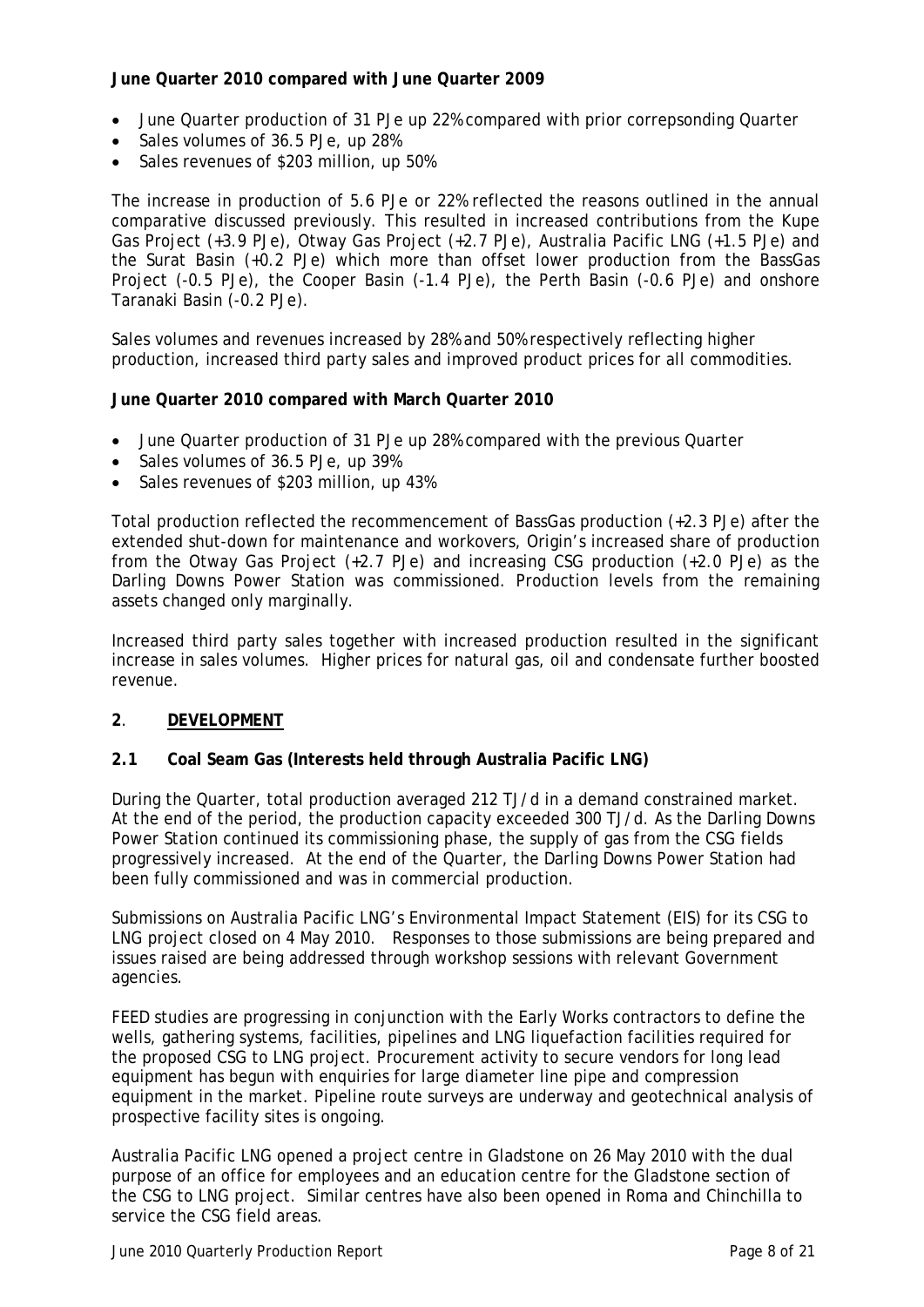### **2.1.1** *Spring Gully*

The Spring Gully gas plants achieved gross peak gas sales of 138 TJ/d (averaging 112 TJ/d) during the Quarter with 151 wells contributing to production. Sales from the field have been limited by market constraints.

All remaining wells were brought online during the Quarter which finalises the Spring Gully Phase 5 development. Current capacity is 150 TJ/d.

The Phase 6 development of the Spring Gully field which is designed to increase the overall Spring Gully capacity to 180 TJ/d is progressing. Construction of a new export gas pipeline is also underway and commissioning is expected in the September Quarter 2010. Development drilling is scheduled to commence in December 2010.

#### **2.1.2** *Fairview*

The field has achieved gross peak sales of 123 TJ/d (Australia Pacific LNG share 30 TJ/d). Eleven development wells were drilled in the Fairview field during the **Quarter** 

#### **2.1.3** *Peat*

The Peat gas plant was shut down for five days in late April to conduct a routine inspection and maintenance programme.

#### **2.1.4** *Talinga/Orana*

Peak gas sales from Talinga have reached 74 TJ/d and averaged 48 TJ/d for the Quarter.

A further 16 development wells were brought online during the Quarter bringing the total wells on line to 56. With the drilling of a further 20 development wells, a total of 76 wells of the 98 well program have been drilled to date.

The Talinga gas sales plant is fully commissioned with sales gas exported directly to the Wallumbilla pipeline. The Talinga gas plant now has a sales capacity of 90 TJ/d which will be fully utilised once the remaining development wells are tied in. A reverse osmosis water treatment plant capable of processing 20 megalitres of water per day is scheduled to be online in the September Quarter 2010.

#### **2.1.5** *Argyle/Kenya/Lauren/Bellevue*

Three development wells were drilled in the non-operated ATP620P fields during the Quarter. The Kenya sales gas plant achieved gross peak sales of around 59 TJ/d (Australia Pacific LNG share 24 TJ/d).

#### **2.2 Denison Trough (Conventional) (Interests held through Australia Pacific LNG)**

Processing equipment failures at the Yellowbank Central treatment plant in March have resulted in a loss of production from the Springvale gas field. It is estimated the Springvale field will be back online in August 2010.

Well workovers that were delayed due to heavy rain and subsequent flooding earlier in the year are now scheduled for the September Quarter 2010.

Trials to improve well deliverability at Merivale and Yellowbank have commenced. Results to date are encouraging.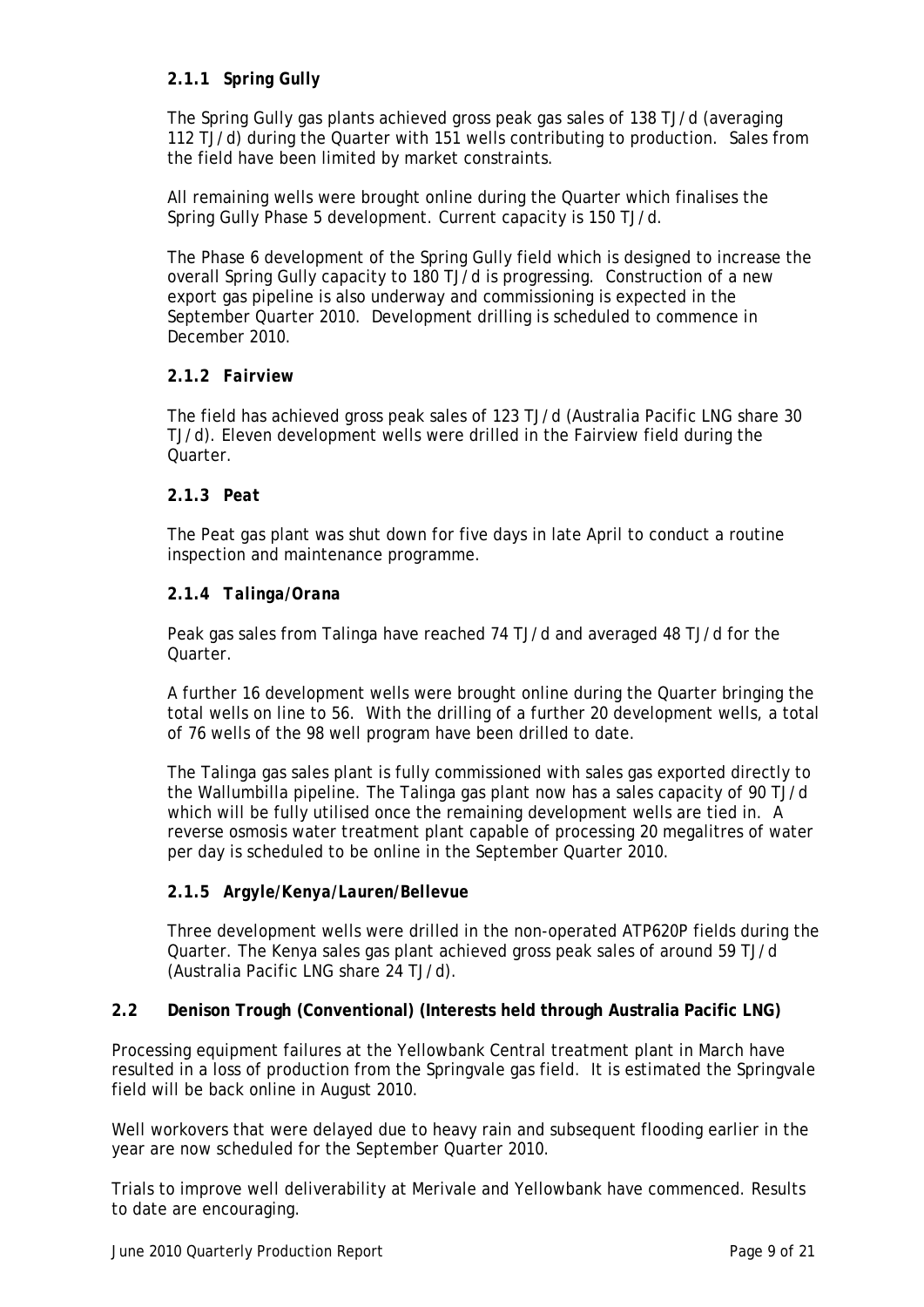### **2.3 Cooper/Eromanga Basin (South Australia/Queensland)**

Several major wet weather and flood events which occurred in the March Quarter 2010 have continued to significantly impact Cooper Basin activities and hydrocarbon production during the Quarter. The impact has been geographically widespread with a majority of field infrastructure and leases inundated by water.

As flood waters receded, access was regained to two gas wells isolated since the March Quarter. Drilling operations recommenced on these two wells in June and a third gas development well was spudded.

Projects to arrest the natural oil decline were not able to be started until late in the Quarter.

#### **2.4 Offshore Otway Basin (Victoria/Tasmania)**

Gross natural gas production from the Otway Gas Project was 10.8 PJ which was significantly below capacity due to a combination of low gas market demand early in the Quarter and later maintenance shut-downs. Origin's lifted share of production of 7.2 PJ equates to 67.3% of total production for the period, in line with its increased participating interest (67.23%) in the joint venture.

A \$9 million (100% JV) subsea work program using a remotely operated vehicle was successfully completed. The work was undertaken as part of a maintenance program to ensure the integrity of the subsea pipelines.

The inlet compression project remains on track for start up in the March Quarter 2011. Site civil works are well advanced with piling and all major equipment foundations completed. The compressor and gas turbine will be installed during the September Quarter 2010.

Operatorship of the Otway asset transferred to Origin effective 1 July 2010.

#### **2.5 Bass Basin (Tasmania)**

The BassGas facilities recommenced gas production on 2 April 2010. Production was limited to Yolla 4 at an average of 51 TJ/d.

The Yolla 3 well remains offline. A well plug inserted during the maintenance operation remains in the well and will require further work with a wireline workover unit before the well can be reopened. An LPG production constraint during the months of April and May due to issues with the turbo expander was resolved in early June 2010 and LPG production yields have returned to normal levels.

In April 2010, the Lang Lang plant began supplying raw CO2 to a \$20 million Air Liquide CO2 recovery unit for commercial use. The CO2 recovery unit will re-use up to 69,000 tonnes of CO2 per year which previously would have been released into the atmosphere.

Planning work for the Yolla Mid-Life Enhancement (MLE) project is continuing following a reassessment of the optimal sequencing and timing of the project's key components. The project is comprised of three parts; the installation of living quarters and upgraded safety systems on the "Yolla-A" offshore platform to improve production reliability and maintenance access; the installation of compression on the platform to maximise field recovery; and the drilling of two infill wells to augment production from the existing two wells and to maximise drainage of the field.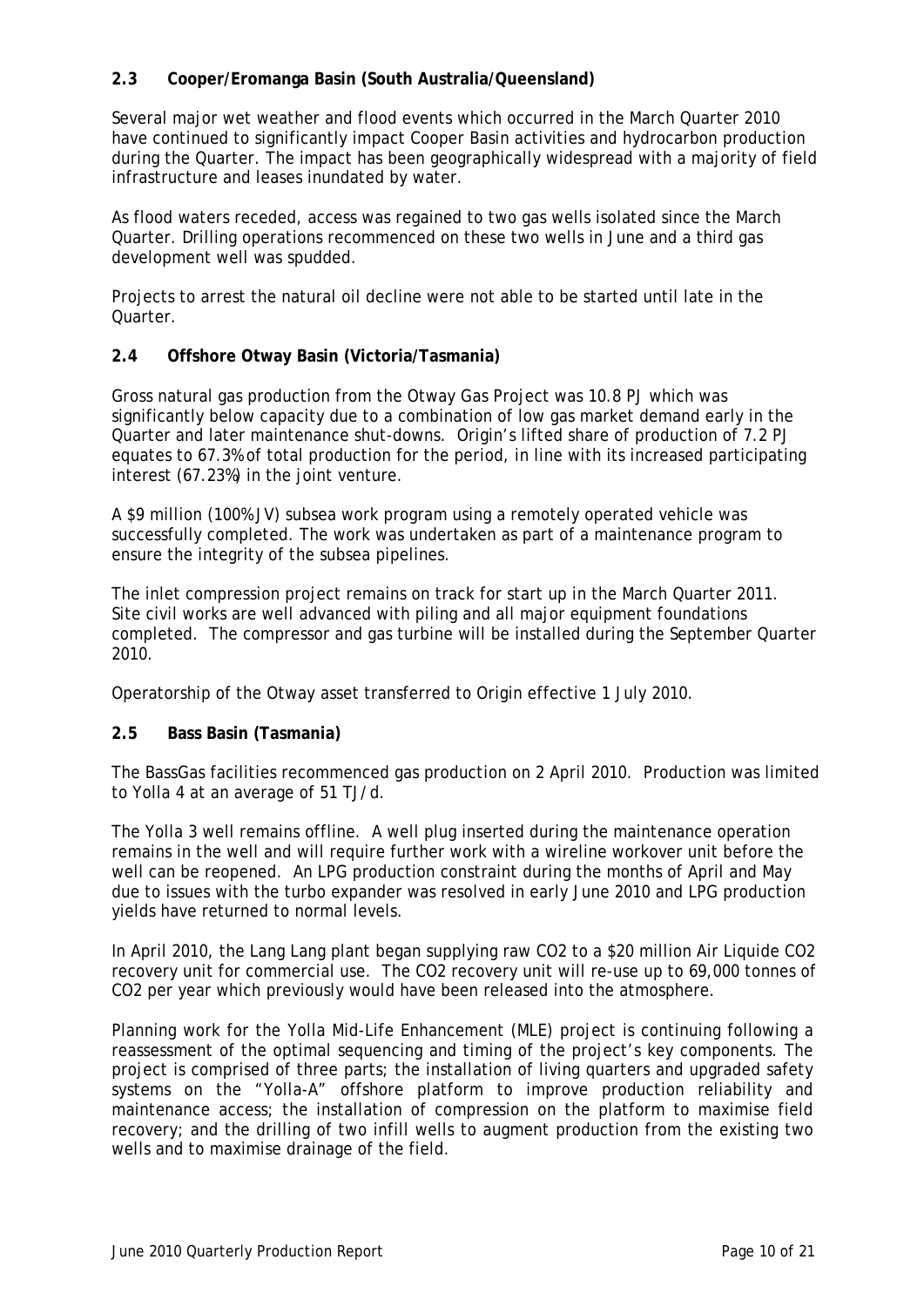The accommodation modules are currently under construction and an order has been placed for the compressor package which has a 15 month delivery lead time. The timing and approach to the drilling is under review with options being considered involving drilling of the wells either before or after the other MLE components are in place. The MLE budget will be reassessed following finalisation of the revised project plans. It is presently expected that the offshore construction phase of the project will commence in late 2011 with the timing on drilling dependent on rig availability.

### **2.6 Taranaki Basin (New Zealand)**

### **2.6.1** *Kupe Gas Project*

Production of sales gas, LPG and associated light crude oil or condensate continued through the Quarter. Low gas nominations early in the Quarter increased later as energy demand increased in the North Island with the onset of winter. Three tanker liftings of Kupe light crude from Port Taranaki were completed during the Quarter. The project has produced in excess of one million barrels of light crude oil.

Incorporation of all new data from the development drilling in 2008 into full field static and dynamic reservoir models, together with the early field life production data, has resulted in an upgrade of the initial field 2P reserves. Initial 2P reserves for the field have increased 11% to 431 PJe consisting of 273 PJ of sales gas  $(+8%)$ , 1,114 Ktonnes of LPG (+5%) and 18.6 million barrels of light crude oil (+27%).

### **2.6.2** *Tariki/Ahuroa/Waihapa/Ngaere (TAWN) and Rimu/Kauri*

The Kauri F4, F5 and F6 wells were all drilled and completed during the Quarter in the Manutahi oil reservoirs. The wells were drilled from the Kauri F site with deviated well paths to different reservoir target locations. All wells have gravel pack completions for sand control.

Origin continues to provide project management and facilities operating services to Contact Energy for the development of the Ahuroa Gas Storage project.

Ahuroa wells 4 and 5 (drilled and completed during previous quarter) had their perforation deferred until the next quarter. The injection compressor on site was taken off-line to reconfigure the machine to achieve higher injection compression pressure. Injection of gas will resume following the reconfiguration. Construction of gas processing facilities has commenced on site for the next stage of the project which will enable withdrawal, and add gas processing capability to the existing injection facility.

#### **2.7 Surat Basin (Queensland)**

The majority of the gas produced from Origin's Surat Basin fields continues to be reinjected to storage reservoirs after stripping of gas liquids.

#### **2.8 Onshore Perth Basin (Western Australia)**

#### **2.8.1** *Beharra Springs*

 Gas production during the Quarter averaged 5 TJ/d gross (3.4 TJ/d net to Origin). The current low gas market demand has impacted gas sales. Commencement of Redback South 1 production was delayed due to a downhole completion complication.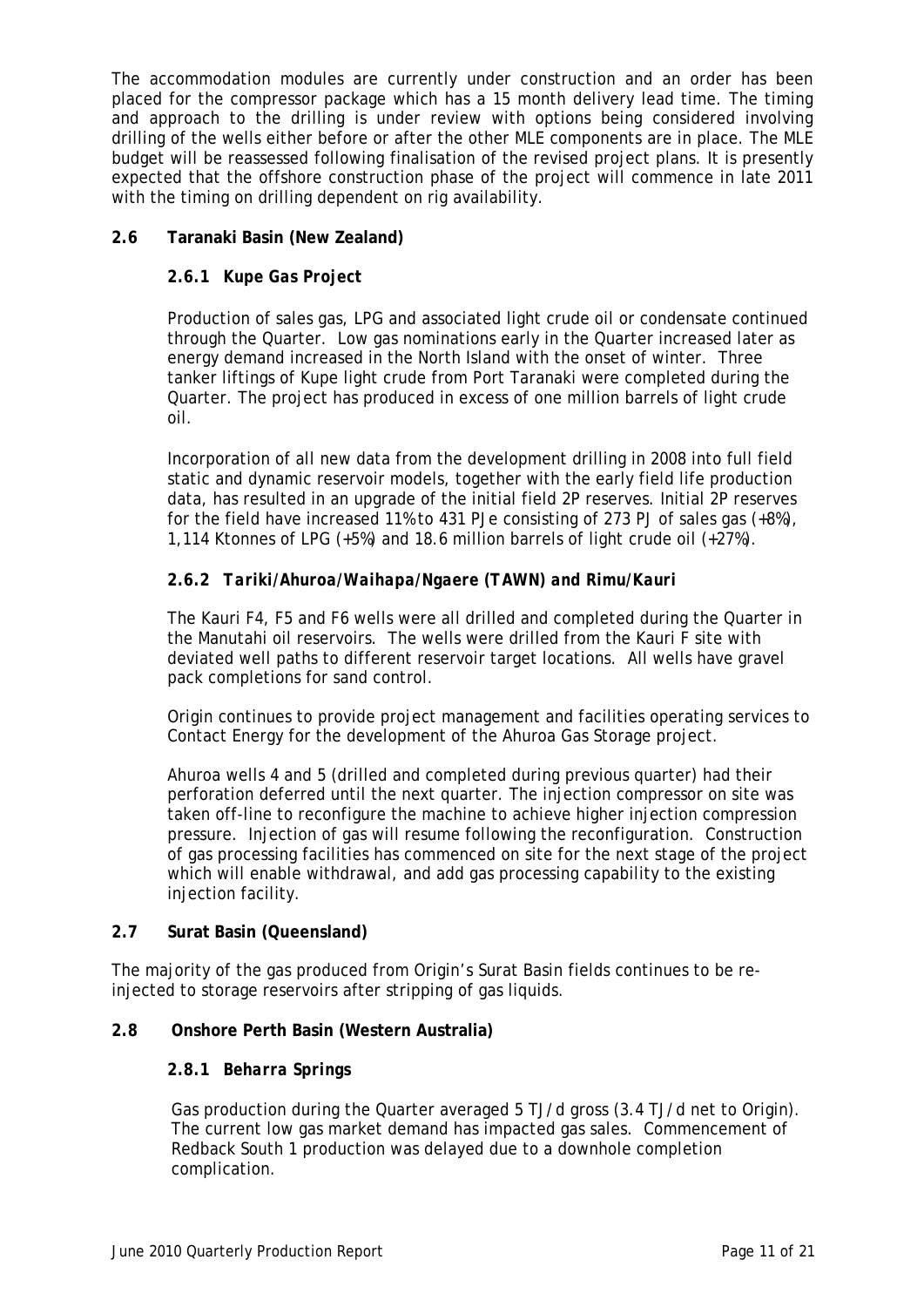### **2.8.2** *Hovea/Eremia/Xyris/Corybas*

 Production averaged 340 bopd gross for the Quarter (170 bopd net to Origin). The Hovea 8 well was shut-in through the majority of the Quarter due to tubing corrosion. It is expected to be brought back into production in the September Quarter 2010 following a planned workover.

 Gas production has been shut-in at the Xyris plant since 1 April 2010 due to low gas demand and maintenance requirements.

Gas production for the Corybas well commenced late April 2010 and to the end of the Quarter the well had produced a total of 151 TJ (75.5 TJ net to Origin).

#### **2.8.3** *Jingemia*

Jingemia produced at an average of 430 bopd (211 bopd net to Origin) and continued to experience natural production decline during the Quarter.

#### **3. EXPLORATION**

**3.1 Coal Seam Gas (Interests held through Australia Pacific LNG)** 

#### **3.1.1** *Surat Basin CSG (Walloons)*

Twenty three exploration/appraisal wells were drilled in Australia Pacific LNG's operated Walloons permits during the Quarter to continue to mature reserves across the Walloons project area. The program consisted of 12 pilot wells, 8 production/DST wells and 3 core wells.

In addition to drilling, Australia Pacific LNG's pilot production testing programme continued throughout the Quarter within several of the operated Walloons permits.

The Ramyard six-well pilot (ATP 972P) and the Pine Hills six-well pilot (ATP 606P) remained on production during the Quarter with dewatering ongoing.

Facilities for the Horse Creek 2, Horse Creek 4 (ATP 972P) and Kainama 6 (PL 225) single-well pilots were also completed with the three projects commissioned and performance being monitored.

Work is continuing on the water handling and gathering systems for the Gilbert Gully, Zig Zag (ATP 663P) and Lucky Gully (ATP 606P) multi well pilots, whilst approval is being sought for the production facilities for the Reedy Creek, Combabula Expanded (ATP 606P) and Waar Waar (ATP 663P) multi well pilots.

Drilling of the Southern Condabri (PL 265) and Combabula Expanded multi well pilots is continuing and is forecast to be completed during the September Quarter 2010.

Fracture stimulation activities were performed on three wells in ATP 973P, two wells in ATP 972P and 3 wells in ATP 663P to evaluate production enhancement in low permeability areas. These wells are yet to be put on production. Early production results from the Dalwogan pilot (PL 216(A)) are encouraging but inconclusive at this stage. Continuation of the fracture stimulation program is planned to continue across all of Australia Pacific LNG's Walloons permits throughout the remainder of 2010 and into 2011.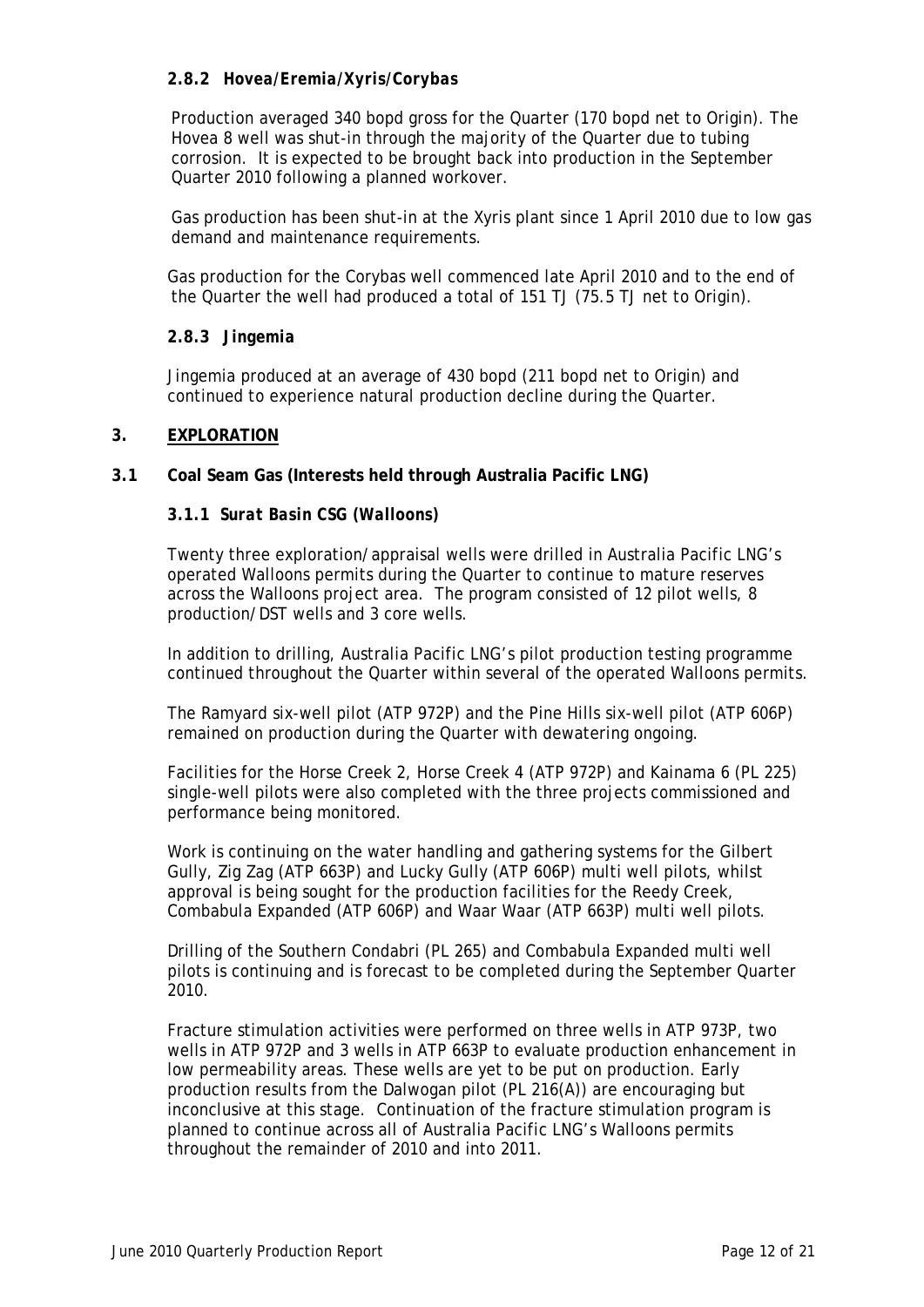In Australia Pacific LNG's non-operated Walloons ATP 648P permit area, twenty three pilot wells and 3 core wells were drilled. In addition, in ATP 620P (PLA 180) one appraisal well was drilled and in PL 228 a corehole.

Planning continued on some 2D and 3D seismic acquisition across a number of permits in the Walloons project area.

#### **3.1.2** *Bowen Basin CSG*

One exploration core hole, Durham Deep 1, was drilled in the APLNG's operated permit, ATP 592P. A water injection appraisal well and an observation appraisal well were also drilled in PL 195 during the Quarter.

In APLNG's non-operated Comet Ridge permits, five exploration/appraisal core holes and 6 production pilot wells were drilled.

#### **3.1.3** *Denison Trough CSG*

No significant exploration activity to report in the Quarter.

#### **3.1.4** *Galilee Basin CSG*

Desorption and coal analysis work continued on cores obtained during previous drilling activity.

#### **3.2 CSG – Interests held directly by Origin (ATP 788P) – Ironbark**

The drilling and production testing of 3 multi-well pilots and one single-well pilot across the permit commenced in late May 2010 with the drilling of two core holes, Duke-26C and Duke-27C.

#### **3.3 Cooper/Eromanga Basin (South Australia/Queensland)**

No significant exploration activities were undertaken in the Quarter due to the flood situation.

#### **3.4 Offshore Otway Basin (Victoria/Tasmania)**

Origin assumed the operatorship of the offshore Otway exploration permits (T/30P, T/34P and Vic/P43P) on 1 July 2010.

#### **3.5 Bass Basin (Tasmania)**

Post well analysis on Trefoil 2, Rockhopper 1 and Rockhopper 1/ST1 continued in the Quarter. All data gathered and analysed in these wells are being integrated with seismic mapping to derive volumes of oil and gas contained in the structures. It remains too early to comment on the commercial significance of the Rockhopper field discovery.

The T/44P Joint Venture has agreed to drill the Silvereye 1 gas exploration well using the Kan Tan IV semi-submersible drilling rig. Subject to rig schedules it is anticipated the well will be drilled during the December Quarter 2010.

#### **3.6 Taranaki Basin (New Zealand)**

A comprehensive seismic reprocessing project consisting of 93 square kilometres of 3D seismic data and 584 line kilometres of 2D seismic data covering the TAWN fields in PMLs 38138, 38139, 38140 and 38141 is nearing completion. This new data will be used to better define the fields and to assess the near-field opportunities.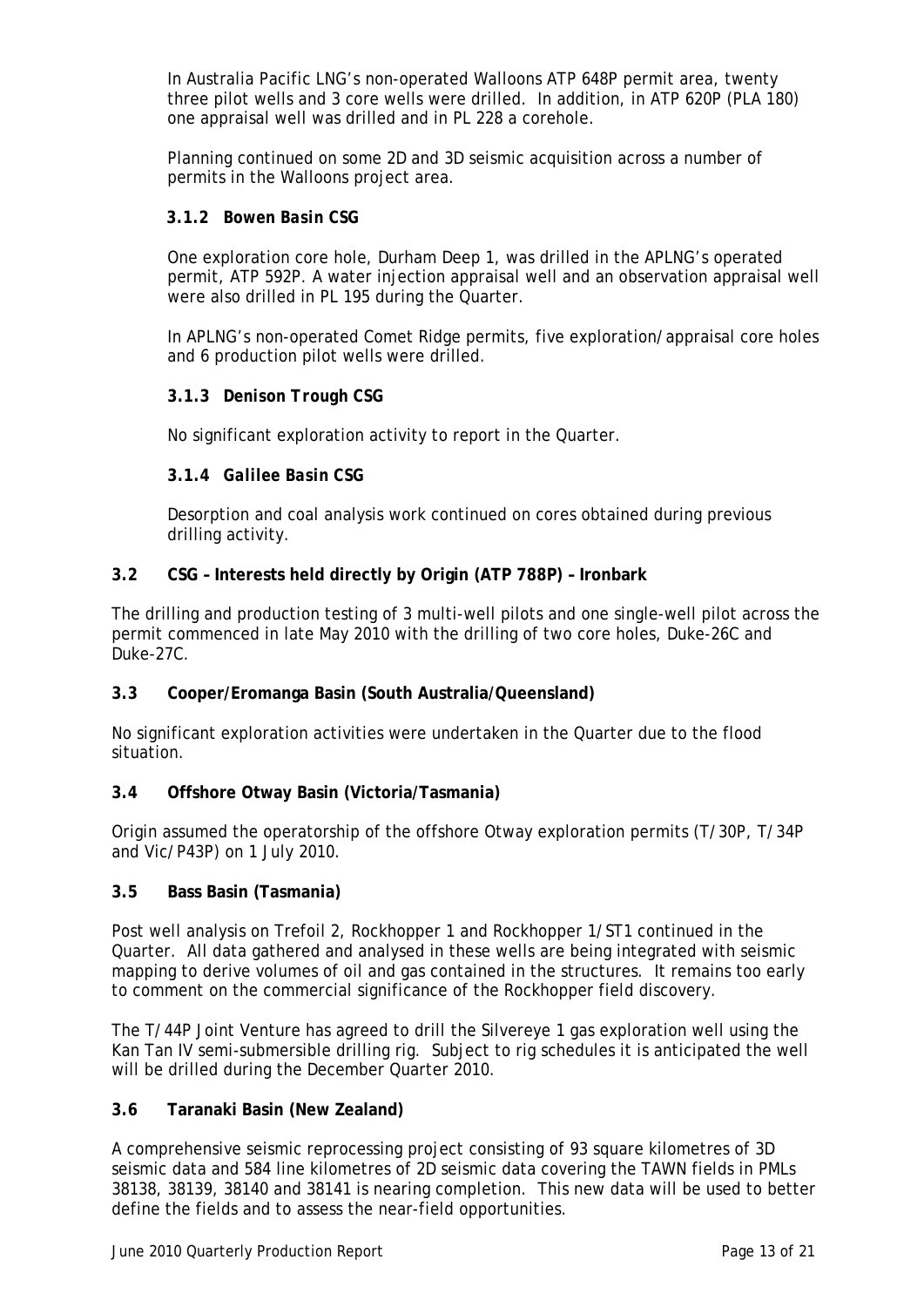In Kupe (PML 38146), a seismic interpretation on regional fault structure and horizons from the Cretaceous to the Palaeocene has been completed and depth converted.

### **3.7 Surat Basin (Queensland)**

During the Quarter, depth structure maps incorporating the Mardi 2D seismic survey data in the Mardi-Eluanbrook area of ATP 754P were finalised to delineate possible drilling opportunities.

Evaluation of the greater Myall Creek field area continues.

#### **3.8 Onshore Perth Basin (Western Australia)**

Redback 2 was drilled during the Quarter, encountering gas over a 14m pay interval in the Wagina Sandstone. The well has been cased and suspended prior to completion and tie-in to the Beharra Springs Gas Facility. A 46m core was also cut in the Lower Kockatea Shale to investigate the potential for shale gas in this unit.

Weatherford Rig 826 is expected to spud Wolf 1, a down-dip appraisal of the 2009 Redback South 1 gas discovery, in July 2010. A possible third well on the Redback Terrace may be drilled later in the year.

#### **3.9 Bonaparte Basin, Western Australia/Northern Territory**

No significant activity to report.

#### **3.10 Offshore Northland Basin (New Zealand)**

Preparations for a drilling campaign in PEP 38619 continued. Various delays in the drilling campaign by the Kan Tan IV semi-submersible drilling rig means that the two wells are now scheduled to be drilled in August 2010.

#### **3.11 Offshore Canterbury Basin (New Zealand)**

No significant activity was undertaken during the Quarter.

#### **3.12 Offshore Lamu Basin (Kenya)**

Processing of the 800 square kilometres Mbawa 3D marine survey, which was acquired in December 2009, has continued.

#### **3.13 Block 121 - Song Hong Basin (Vietnam)**

The acquisition of the planned 2D seismic program was completed during the Quarter with a toal of 1,965 kilometres of new data acquired which is now undergoing processing. Planning is continuing for the acquisition of a 3D survey in December Quarter 2010.

#### **3.14 Vinh Chau Graben (Vietnam)**

DBSCL01-TSL-1X (Tom Su Lua), the first farmin well to be drilled in the Vinh Chau Graben region, was drilled in June and reached a total depth of 1,380m TVDSS. The well encountered reservoir sands and seals but the objectives were water bearing. The well was subsequently plugged and abandoned as a dry hole.

The rig moved to Block 31 to commence drilling the second of the Vietnam farmin wells planned for mid-2010 under the previously announced agreement with Salamander Energy.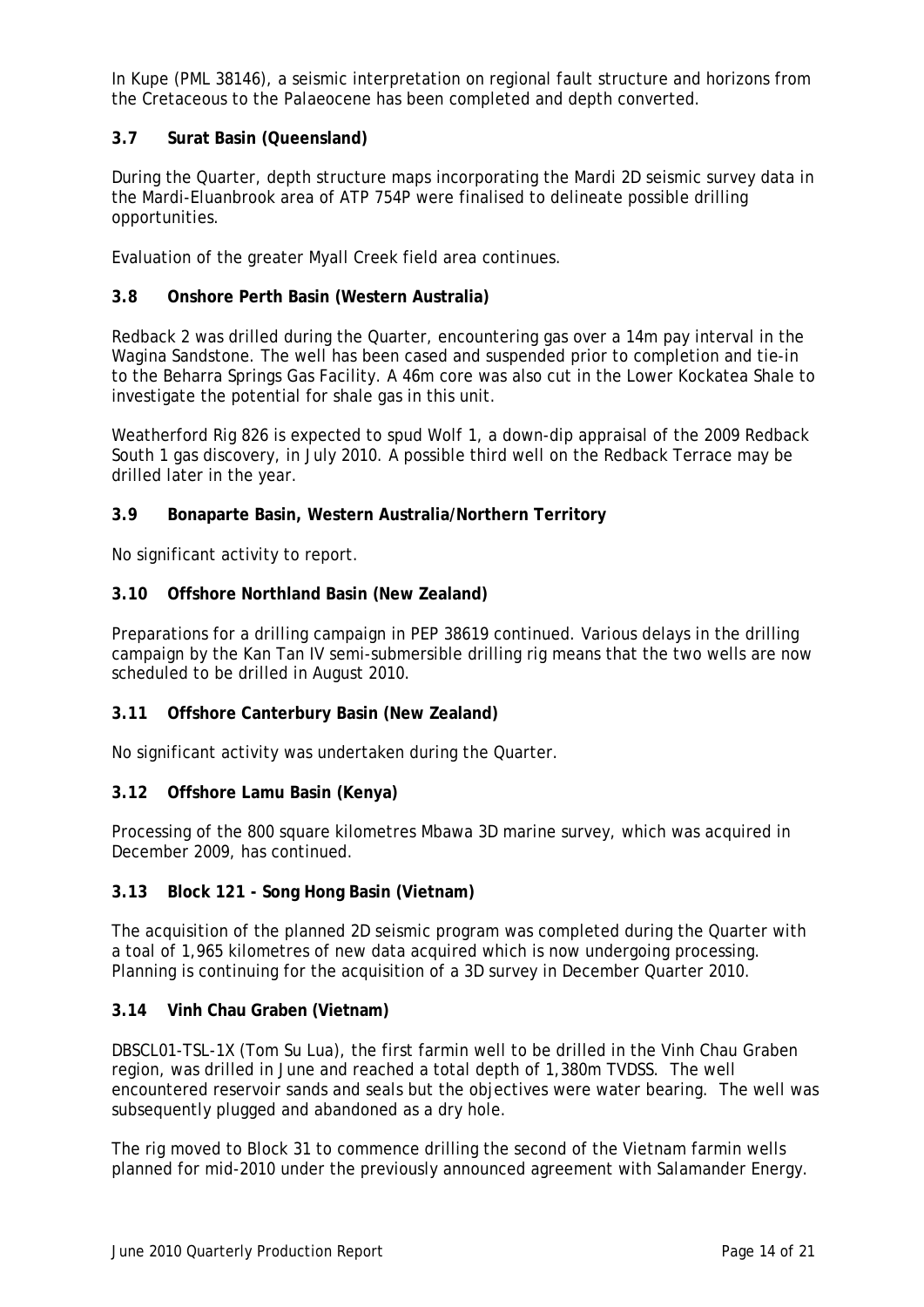### **3.15 Khorat Basin (Thailand and Lao PDR)**

Bang Nouan-1, a farmin well under the agreement with Salamander Energy, reached a total depth of 2,893m during the Quarter and was suspended pending testing of the gas encountered in the Triassic Kachanarai sands. The testing is expected to be undertaken in the September Quarter 2010.

Interpretation of 3D seismic data is in progress in Block L15/50 (Thailand) and it is anticipated that two farmin wells will be drilled in late 2010/early 2011.

### **4. DRILLING ACTIVITY**

### **4.1 Exploration/Appraisal**

The tables below summarises the exploration and appraisal drilling undertaken during the Quarter:

| <b>Exploration/Appraisal</b><br>Wells | Basin/Area                 | Target                  | Origin<br>effective | <b>Well Status</b> |
|---------------------------------------|----------------------------|-------------------------|---------------------|--------------------|
|                                       |                            |                         | Interest %          |                    |
| Redback 2                             | Perth Basin - WA           | Gas                     | 67.00               | C&S, Gas           |
| Bang Nouan 1                          | Khorat Plateau - Lao PDR   | Gas                     | 30.00               | Suspended, Gas     |
| DBSCL01-TSL-1X                        | Vinh Chau Graben - Vietnam | Oil                     | 25.00               | P&A                |
| Duke-26C                              | Surat Basin - Qld          | $\overline{\text{CSG}}$ | 100.00              | Core               |
| Duke-27C                              | Surat Basin - Qld          | $\overline{\text{CSG}}$ | 100.00              | Core               |
| Byme Creek 1                          | Surat Basin - Qld          | $\overline{\text{CSG}}$ | 50.00               | <b>DST</b>         |
| Byme Creek 2                          | Surat Basin - Qld          | $\overline{\text{CSG}}$ | 50.00               | Core               |
| <b>Byme Creek 3</b>                   | Surat Basin - Qld          | $\overline{\text{CSG}}$ | 50.00               | <b>DST</b>         |
| Carinya South 3                       | Surat Basin - Qld          | $\overline{\text{CSG}}$ | 50.00               | <b>DST</b>         |
| Combabula 12                          | Surat Basin - Qld          | $\overline{\text{CSG}}$ | 46.36               | Pilot              |
| Combabula 13                          | Surat Basin - Qld          | $\overline{\text{CSG}}$ | 46.36               | Pilot              |
| Combabula 14                          | Surat Basin - Qld          | $\overline{\text{CSG}}$ | 46.36               | Pilot              |
| Combabula 15                          | Surat Basin - Qld          | $\overline{\text{CSG}}$ | 46.36               | Pilot              |
| Combabula 19                          | Surat Basin - Qld          | $\overline{\text{CSG}}$ | 46.36               | Pilot              |
| Combabula 20J                         | Surat Basin - Qld          | $\overline{\text{CSG}}$ | 46.36               | Pilot              |
| Combabula 20T                         | Surat Basin - Qld          | $\overline{\text{CSG}}$ | 46.36               | Pilot              |
| Combabula 21J                         | Surat Basin - Qld          | $\overline{\text{CSG}}$ | 46.36               | Pilot              |
| Combabula 21T                         | Surat Basin - Qld          | $\overline{\text{CSG}}$ | 46.36               | Pilot              |
| Combabula 8                           | Surat Basin - Qld          | $\overline{\text{CSG}}$ | 46.36               | Pilot              |
| Condabri 16                           | Surat Basin - Qld          | <b>CSG</b>              | 50.00               | Pilot              |
| Condabri 17T                          | Surat Basin - Qld          | $\overline{\text{CSG}}$ | 50.00               | Pilot              |
| Gilbert Gully 16                      | Surat Basin - Qld          | $\overline{\text{CSG}}$ | 50.00               | Core               |
| Gilbert Gully 18                      | Surat Basin - Qld          | $\overline{\text{CSG}}$ | 50.00               | <b>DST</b>         |
| Noonga Creek 5                        | Surat Basin - Qld          | $\overline{\text{CSG}}$ | 50.00               | <b>DST</b>         |
| Noonga Creek 6                        | Surat Basin - Qld          | $\overline{\text{CSG}}$ | 50.00               | <b>DST</b>         |
| Ramyard 8                             | Surat Basin - Qld          | <b>CSG</b>              | 46.36               | <b>DST</b>         |
| Waar Waar 2                           | Surat Basin - Qld          | $\overline{\text{CSG}}$ | 50.00               | Core               |
| Zig Zag 8                             | Surat Basin - Qld          | $\overline{\text{CSG}}$ | 50.00               | <b>DST</b>         |
| Durham Deep 1                         | Bowen Basin - Qld          | CSG                     | 47.25               | Core               |
| Durham Ranch                          | Bowen Basin - Qld          | CSG                     | 47.25               |                    |
| Precipice WI 1                        |                            |                         |                     | Injection          |
| Durham Ranch                          | Bowen Basin - Qld          | $\overline{\text{CSG}}$ | 47.25               |                    |
| Precipice Obs 1                       |                            |                         |                     | Monitor            |
| Cattle Creek 3                        | Bowen Basin - Qld          | $\overline{\text{CSG}}$ | 11.925              | Pilot              |
| Cattle Creek 4                        | Bowen Basin - Qld          | <b>CSG</b>              | 11.925              | Pilot              |
| Cattle Creek 5                        | Bowen Basin - Qld          | CSG                     | 11.925              | Pilot              |
| <b>Clematis Creek 5</b>               | Bowen Basin - Qld          | CSG                     | 11.965              | Pilot              |
| Clematis Creek 6                      | Bowen Basin - Qld          | CSG                     | 11.965              | Pilot              |
| Fairview 149 OB2                      | Bowen Basin - Qld          | CSG                     | 11.965              | Core/Monitor       |
| Fairview 186 OB1                      | Bowen Basin - Qld          | CSG                     | 11.965              | Core/Monitor       |
| Fairview 189 OB1                      | Bowen Basin - Qld          | CSG                     | 11.965              | Core/Monitor       |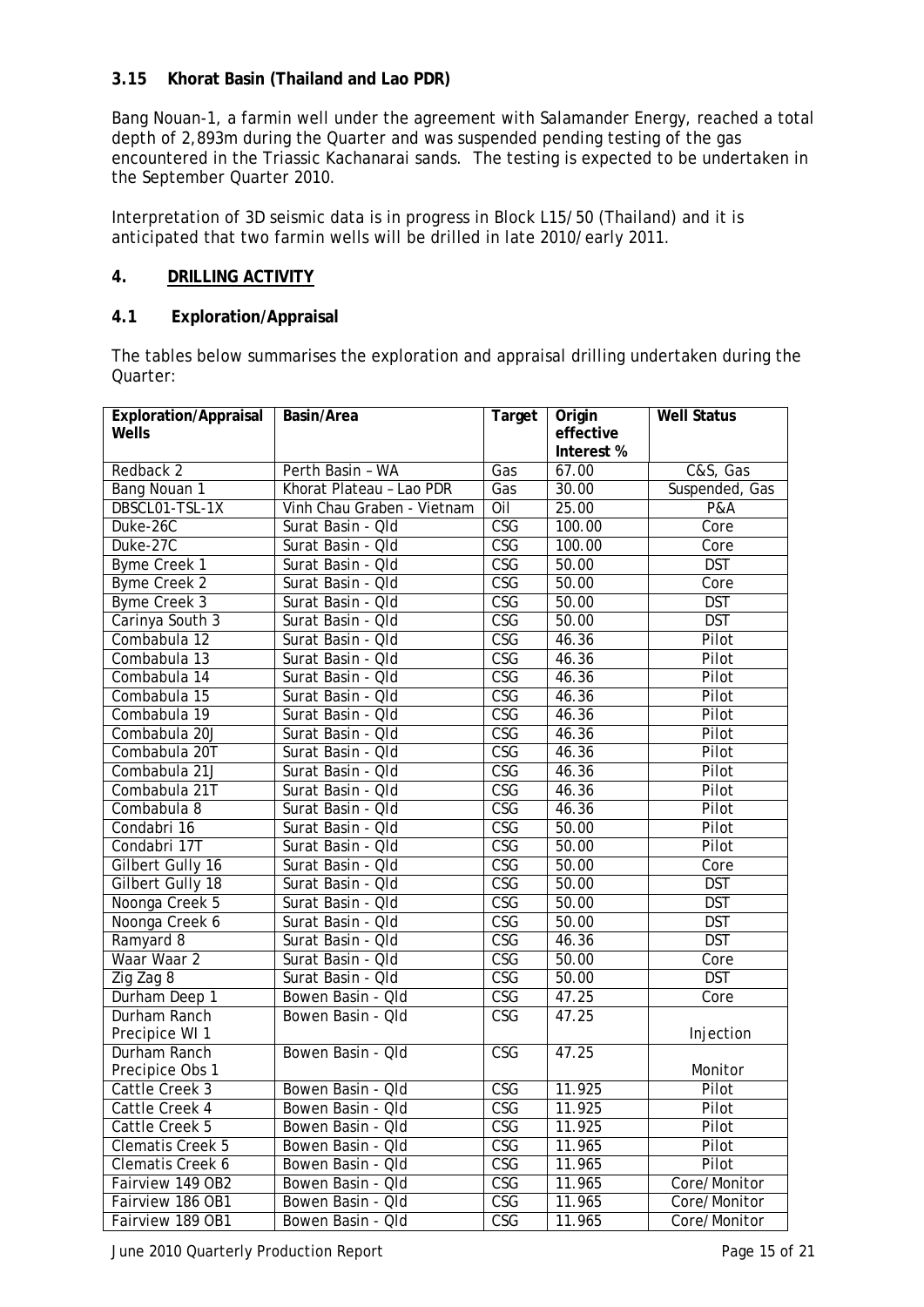| Exploration/Appraisal<br>Wells | Basin/Area        | Target                  | Origin<br>effective<br>Interest % | <b>Well Status</b> |
|--------------------------------|-------------------|-------------------------|-----------------------------------|--------------------|
| New Country 2                  | Bowen Basin - Qld | $\overline{\text{CSG}}$ | 11.965                            | Core               |
| Spring Rock 2                  | Bowen Basin - Qld | $\overline{\text{CSG}}$ | 11.965                            | Core               |
| Yebna 2                        | Bowen Basin - Qld | $\overline{\text{CSG}}$ | 11.965                            | Pilot              |
| Barney 2 RE                    | Surat Basin - Qld | <b>CSG</b>              | 15.625                            | Pilot              |
| Barney 3 RE                    | Surat Basin - Qld | $\overline{\text{CSG}}$ | 15.625                            | Pilot              |
| Celeste 2                      | Surat Basin - Qld | $\overline{\text{CSG}}$ | 15.625                            | Pilot              |
| Celeste 3                      | Surat Basin - Qld | $\overline{\text{CSG}}$ | 15.625                            | Pilot              |
| Celeste 4                      | Surat Basin - Qld | $\overline{\text{CSG}}$ | 15.625                            | Pilot              |
| Celeste 5                      | Surat Basin - Qld | $\overline{\text{CSG}}$ | 15.625                            | Pilot              |
| Celeste 6                      | Surat Basin - Qld | $\overline{\text{CSG}}$ | 15.625                            | Core               |
| Celeste 7                      | Surat Basin - Qld | $\overline{\text{CSG}}$ | 15.625                            | Pilot              |
| Celeste 8                      | Surat Basin - Qld | $\overline{\text{CSG}}$ | 15.625                            | Pilot              |
| Celeste 9                      | Surat Basin - Qld | $\overline{\text{CSG}}$ | 15.625                            | Pilot              |
| Celeste 10                     | Surat Basin - Qld | $\overline{\text{CSG}}$ | 15.625                            | Pilot              |
| Celeste 11                     | Surat Basin - Qld | $\overline{\text{CSG}}$ | 15.625                            | Pilot              |
| Cougals <sub>1</sub>           | Surat Basin - Qld | $\overline{\text{CSG}}$ | 15.625                            | Core               |
| Glendower 8                    | Surat Basin - Qld | $\overline{\text{CSG}}$ | 15.625                            | Pilot              |
| Isabella 7                     | Surat Basin - Qld | $\overline{\text{CSG}}$ | 15.625                            | Core               |
| Jen 12                         | Surat Basin - Qld | $\overline{\text{CSG}}$ | 15.625                            | Pilot              |
| Jordan 1 RE                    | Surat Basin - Qld | <b>CSG</b>              | 15.625                            | Pilot              |
| Jordan 2 RE                    | Surat Basin - Qld | $\overline{\text{CSG}}$ | 15.625                            | Pilot              |
| Kenya 36                       | Surat Basin - Qld | $\overline{\text{CSG}}$ | 20.3125                           | Core               |
| Kenya East 26                  | Surat Basin - Qld | $\overline{\text{CSG}}$ | 15.625                            | Pilot              |
| Kenya East 27                  | Surat Basin - Qld | <b>CSG</b>              | 15.625                            | Pilot              |
| Kenya East 29                  | Surat Basin - Qld | $\overline{\text{CSG}}$ | 15.625                            | Pilot              |
| Kenya East 8                   | Surat Basin - Qld | $\overline{\text{CSG}}$ | 15.625                            | Pilot              |
| Lauren 62                      | Surat Basin - Qld | <b>CSG</b>              | 20.3125                           | Prod               |
| Margaret 1 RE                  | Surat Basin - Qld | $\overline{\text{CSG}}$ | 15.625                            | Pilot              |
| Poppy 7                        | Surat Basin - Qld | $\overline{\text{CSG}}$ | 15.625                            | Pilot              |
| RubyJo 10                      | Surat Basin - Qld | <b>CSG</b>              | 15.625                            | Pilot              |
| RubyJo 9                       | Surat Basin - Qld | $\overline{\text{CSG}}$ | 15.625                            | Pilot              |

## **4.2 Development**

The tables below summarises the development drilling undertaken during the Quarter:

| Development Wells Basin/Area |                       | Target     | Origin<br>effective<br>Interest % | <b>Well Status</b> |
|------------------------------|-----------------------|------------|-----------------------------------|--------------------|
| Coonatie 16                  | Cooper/Eromanga -SA   | Gas        | 10.536                            | C&S, Gas           |
| Coonatie 17                  | Cooper/Eromanga - SA  | Gas        | 10.536                            | C&S, Gas           |
| Coonatie 19                  | Cooper/Eromanga - SA  | Gas        | 10.536                            | In progress        |
| Kauri F4                     | Onshore Taranaki - NZ | Oil        | 100                               | C&C, Oil           |
| Kauri F5                     | Onshore Taranaki - NZ | Oil        | 100                               | C&C, Oil           |
| Kauri F6                     | Onshore Taranaki - NZ | Oil        | 100                               | C&C, Oil           |
| Talinga 15b                  | Surat Basin - Qld     | <b>CSG</b> | 50.00                             | C&S                |
| Talinga 50                   | Surat Basin - Qld     | CSG        | 50.00                             | C&S                |
| Talinga 51                   | Surat Basin - Qld     | CSG        | 50.00                             | C&S                |
| Talinga 54                   | Surat Basin - Qld     | CSG        | 50.00                             | C&S                |
| Talinga 83                   | Surat Basin - Qld     | CSG        | 50.00                             | C&S                |
| Talinga 84                   | Surat Basin - Qld     | CSG        | 50.00                             | C&S                |
| Talinga 85                   | Surat Basin - Qld     | <b>CSG</b> | 50.00                             | C&S                |
| Talinga 86                   | Surat Basin - Qld     | CSG        | 50.00                             | C&S                |
| Talinga 87                   | Surat Basin - Qld     | CSG        | 50.00                             | C&S                |
| Talinga 88                   | Surat Basin - Qld     | CSG        | 50.00                             | C&S                |
| Talinga 89                   | Surat Basin - Qld     | CSG        | 50.00                             | C&S                |
| Talinga 91                   | Surat Basin - Qld     | <b>CSG</b> | 50.00                             | C&S                |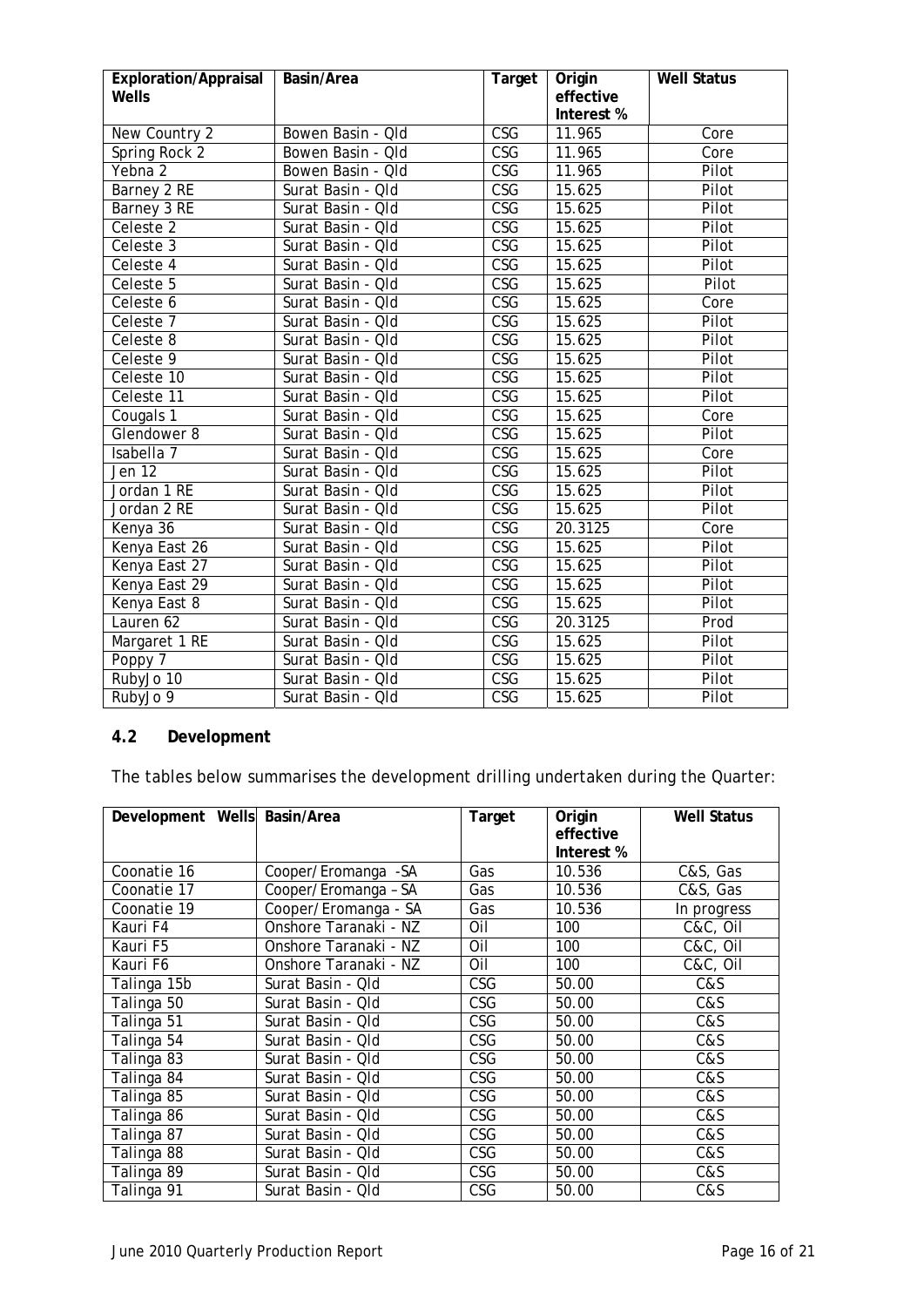| Development Wells Basin/Area |                   | Target                  | Origin     | <b>Well Status</b> |
|------------------------------|-------------------|-------------------------|------------|--------------------|
|                              |                   |                         | effective  |                    |
|                              |                   |                         | Interest % |                    |
| Talinga 104                  | Surat Basin - Old | <b>CSG</b>              | 50.00      | C&S                |
| Talinga 105                  | Surat Basin - Qld | CSG                     | 50.00      | C&S                |
| Talinga 106                  | Surat Basin - Qld | <b>CSG</b>              | 50.00      | C&S                |
| Talinga 107                  | Surat Basin - Qld | <b>CSG</b>              | 50.00      | C&S                |
| Talinga 108                  | Surat Basin - Qld | <b>CSG</b>              | 50.00      | C&S                |
| Talinga 109                  | Surat Basin - Qld | <b>CSG</b>              | 50.00      | C&S                |
| Talinga 112                  | Surat Basin - Qld | <b>CSG</b>              | 50.00      | C&S                |
| Talinga 116                  | Surat Basin - Qld | <b>CSG</b>              | 50.00      | C&S                |
| Lauren 29                    | Surat Basin - Qld | $\overline{\text{CSG}}$ | 20.3125    | C&S                |
| Lauren 61                    | Surat Basin - Qld | <b>CSG</b>              | 20.3125    | C&S                |
| Lauren 63                    | Surat Basin - Qld | $\overline{\text{CSG}}$ | 20.3125    | C&S                |
| Fairview 342                 | Bowen Basin - Qld | <b>CSG</b>              | 11.965     | C&S                |
| Fairview 499                 | Bowen Basin - Qld | <b>CSG</b>              | 11.965     | C&S                |
| Fairview 506                 | Bowen Basin - Qld | <b>CSG</b>              | 11.965     | C&S                |
| Fairview 508                 | Bowen Basin - Qld | $\overline{\text{CSG}}$ | 11.965     | C&S                |
| Fairview 509                 | Bowen Basin - Qld | <b>CSG</b>              | 11.965     | C&S                |
| Fairview 510                 | Bowen Basin - Qld | <b>CSG</b>              | 11.965     | C&S                |
| Fairview 511                 | Bowen Basin - Qld | <b>CSG</b>              | 11.965     | P&A                |
| Fairview 511 ST1             | Bowen Basin - Qld | <b>CSG</b>              | 11.965     | C&S                |
| Fairview 512                 | Bowen Basin - Qld | <b>CSG</b>              | 11.965     | C&S                |
| Fairview 513                 | Bowen Basin - Qld | <b>CSG</b>              | 11.965     | C&S                |
| Fairview 342                 | Bowen Basin - Qld | CSG                     | 11.965     | C&S                |

#### **5. ACQUISTIONS/DIVESTMENTS**

During the Quarter:

- The sale of Origin's 49.189% interest in EP413, onshore Perth Basin, to Norwest Energy NL for A\$87,500, was completed.
- The sale of Origin's 50.00% interest in PRL13, onshore Otway Basin, to Adelaide Energy Limited for A\$130,000 was completed.
- Santos, as the Operator of ATP 653P, lodged applications for two petroleum leases, PL 395(A) and PL 396(A). Australia Pacific LNG has a 11.925% beneficial interest in ATP 653P.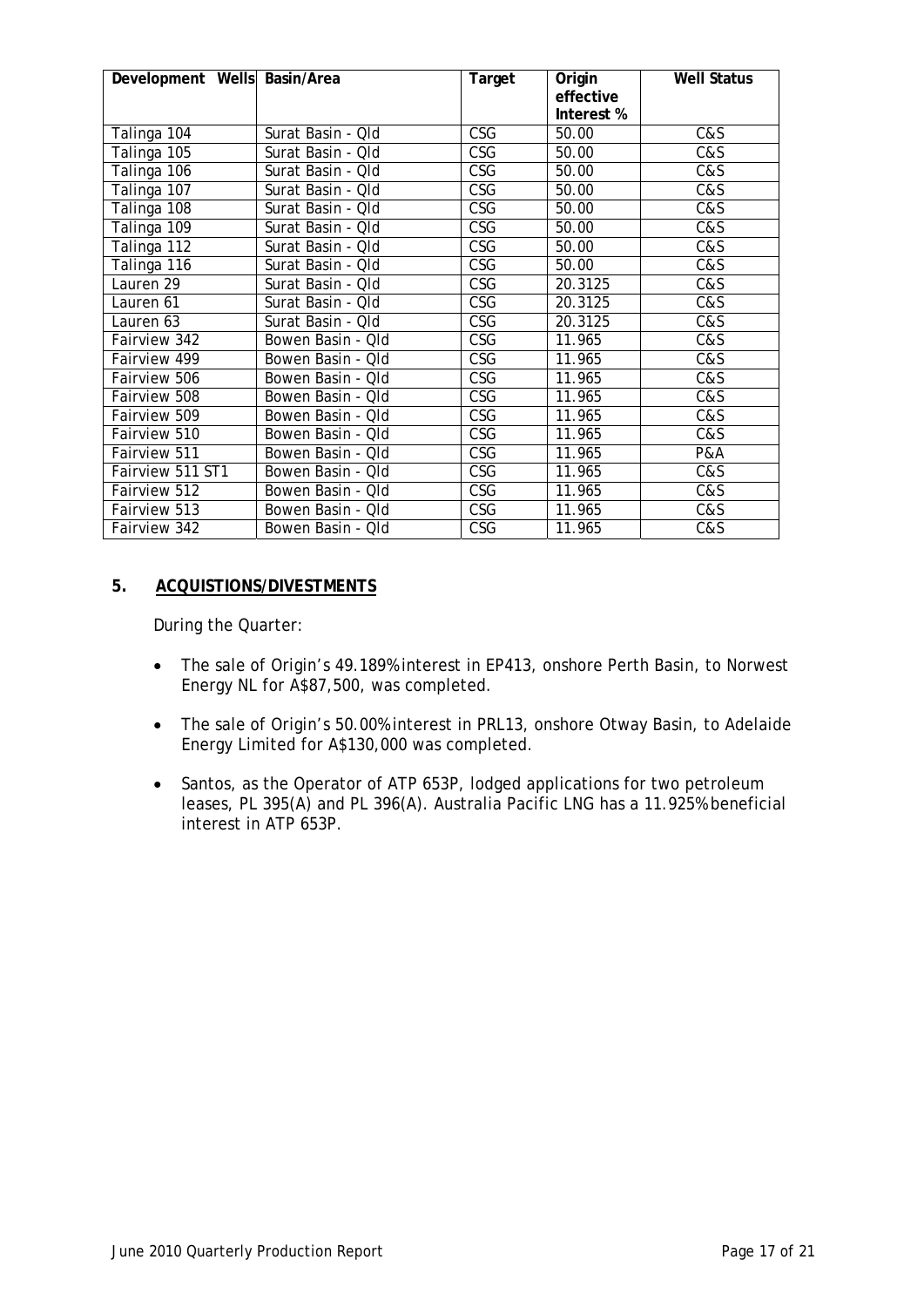#### **6. EXPLORATION AND DEVELOPMENT EXPENDITURE**

**E & D** 

| A\$'000 | <b>This</b> | <b>Previous</b> | %      | Jun<br>Quarter | YTD     | YTD     |
|---------|-------------|-----------------|--------|----------------|---------|---------|
|         | Quarter     | Quarter         | Change | 2009           | 2009/10 | 2008/09 |
|         | 31,275      | 37,290          | (16)   | 2.996          | 123,371 | 40,783  |
|         | 32,311      | 21,884          | 48     | 43,830         | 132.498 | 316,009 |
|         |             | 59,174          |        | 59,252         | 255,869 | 356,792 |
|         |             | 63,586          |        |                |         |         |

The above expenditure includes Origin's contribution to the exploration and development of its CSG interests up until completion of the Australia Pacific LNG transaction in October 2008. Following completion of this transaction, ConocoPhillips is funding capital expenditure within the Australia Pacific LNG joint venture up to a cumulative total of A\$2.3 billion leading up to a final investment decision for the proposed LNG development.

| E & D Expenditure |          |             |              |                  |         |                  |            |
|-------------------|----------|-------------|--------------|------------------|---------|------------------|------------|
| New Zealand       |          |             |              |                  | Jun     |                  |            |
| <b>Operations</b> | NZ\$'000 | This        | Previous     | %                | Quarter | YTD              | YTD        |
|                   |          | Quarter     | Quarter      | Change           | 2009    | 2009/10          | 2008/09    |
| Exploration/      |          |             |              |                  |         |                  |            |
| Appraisal         |          | 4,192       | 245          | 1,613            | 6,111   | 5,046            | 65,368     |
| Development/      |          |             |              |                  |         |                  |            |
| Plant             |          | 25,899      | 18,385       | 41               | 34,514  | 115,233          | 156,008    |
|                   |          |             |              |                  |         |                  |            |
| Total             |          | 30,091      | 18,630       | 62               | 40,625  | 120,279          | 221,376    |
| E & D Expenditure |          |             |              |                  | Jun     |                  |            |
| International #   | A\$'000  | <b>This</b> | Previous     | %                | Quarter | <b>YTD</b>       | <b>YTD</b> |
|                   |          | Quarter     | Quarter      | Change           | 2009    | 2009/10          | 2008/09    |
| Exploration/      |          |             |              |                  |         |                  |            |
| Appraisal         |          | 29,531      | 14,606       | 102              | 1,675   | 51,370           | 1,690      |
| Development/      |          |             |              |                  |         |                  |            |
| Plant             |          | $\mathbf 0$ | $\mathbf{0}$ | $\boldsymbol{0}$ | 0       | $\boldsymbol{0}$ | $\Omega$   |
| Total             |          | 29,531      | 14,606       | 102              | 0       | 51,370           | 1,690      |
|                   |          |             |              |                  |         |                  |            |

# includes all expenditure incurred on permits outside Australia and New Zealand, including Origin's interests in Kenya and South East Asia

Note: E&D Expenditure excludes acquisitions.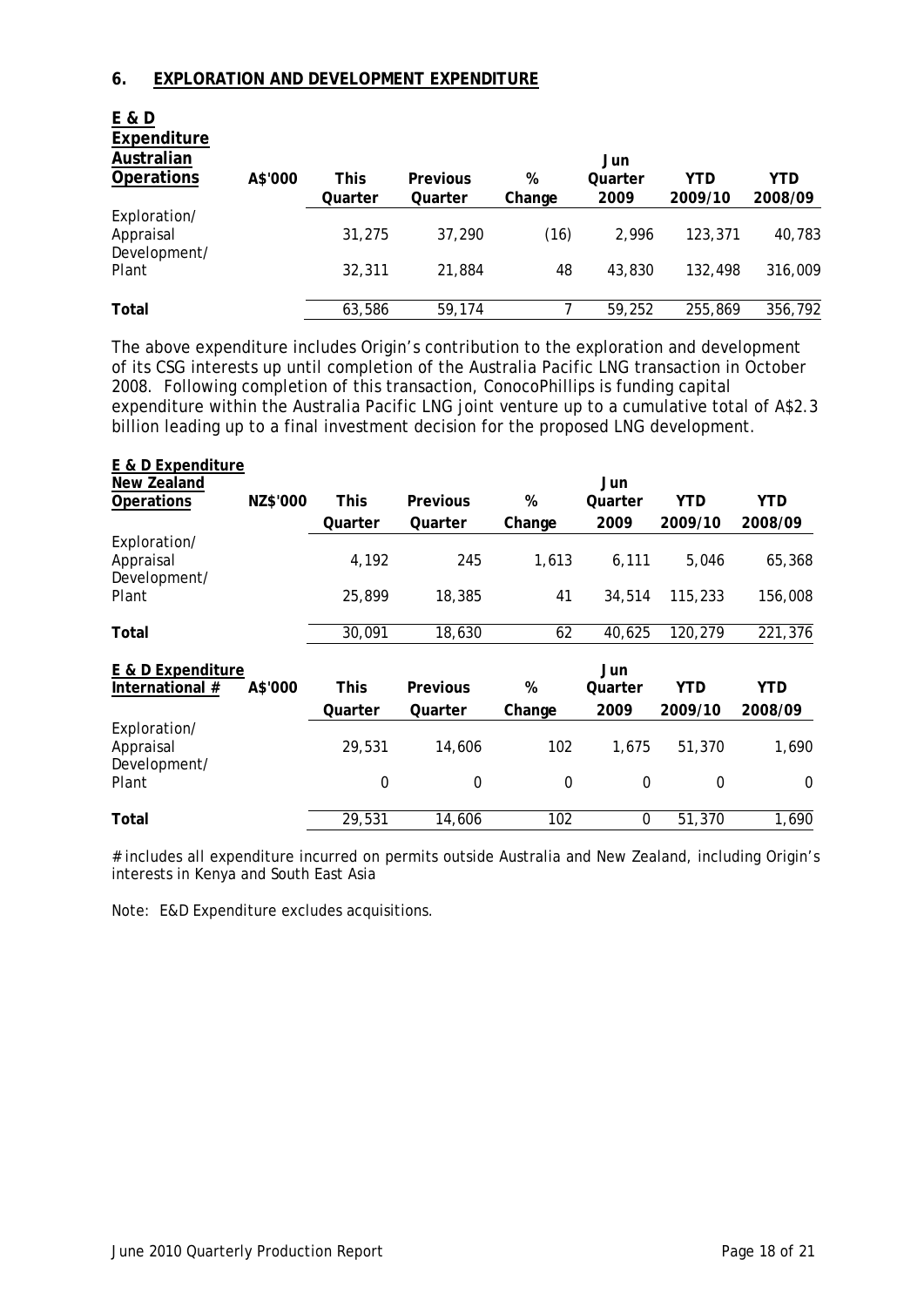## **7. ORIGIN'S INTERESTS**

## **7.1 Origin held interests in the following permits during the Quarter:**

| <b>Basin/Project Area</b>  | Permits (Origin current beneficial interest)                                                                                                                                                                                                                         |
|----------------------------|----------------------------------------------------------------------------------------------------------------------------------------------------------------------------------------------------------------------------------------------------------------------|
| Australia                  | (* Denotes Operatorship)                                                                                                                                                                                                                                             |
|                            |                                                                                                                                                                                                                                                                      |
| Surat Basin (QId)          | PL 14 (100%*); PLs 56 and 74 (69%*);                                                                                                                                                                                                                                 |
|                            | PL 30 (75%*); PLs 21, 22, 27 and 64 (87.5%*);<br>PLs 53, 174 and 227 (100%*); ATP 470P Redcap (90%*); ATP 470P                                                                                                                                                       |
|                            | Formosa Downs (42.7192%*); PL 71 (Production) (90%*); PL 71<br>(Exploration) (72%*); PL 70 (100%*) and PL 264 (90%*);                                                                                                                                                |
|                            | ATP 471P Weribone Pooling Area (50.64%*); ATP 336P and PLs 10W,<br>11W, 12W, 28, 69 and 89 (46.25%); PL 11W Snake Creek East 1<br>Exclusion Zone (25%); ATP 647P (Block 2656 only) (50%*); ATP 754P<br>(50%*); ATP788P Deeps (25%*); and ATP471P Bainbilla (24.748%) |
| CSG (QId)                  | ATP788P Shallows (100%*)                                                                                                                                                                                                                                             |
| Onshore Otway Basin        |                                                                                                                                                                                                                                                                      |
| - Victoria                 | PPLs 6 and 9 and PRL 1 (90%*); PPLs 4, 5, 7, 10 and 12 (100%*); PPL 2<br>(Ex. lona) (100%*); PPL 8 (100%*)                                                                                                                                                           |
| Offshore Otway Basin       |                                                                                                                                                                                                                                                                      |
| - Victoria                 | VIC/L23 and VIC/P43 (67.23%*); VIC/RL2(V) (100%*)                                                                                                                                                                                                                    |
| - Tasmania                 | T/L2, T/L3 and T/30P (67.23%*); T/34P (82.3%*)                                                                                                                                                                                                                       |
| Bass Basin (Tasmania)      | T/L1 and T/RL1 (42.5%*); T/18P (39.0%*); and T/44P (60%*)                                                                                                                                                                                                            |
| Onshore Perth Basin (WA)   | EP 320 and L11 (67%*); L14 (49.189%*); and L1/L2 (excluding Dongara,<br>Mondarra and Yardarino) (50%)                                                                                                                                                                |
| Offshore Bonaparte (WA/NT) | NT/RL1 and WA6R (5%)                                                                                                                                                                                                                                                 |
| Cooper Basin               |                                                                                                                                                                                                                                                                      |
| $- Q/d$                    | SWQ Unit Subleases (16.7375%); Aquitaine A & B Blocks and associated<br>PLs (25%); Aquitaine C Block and associated PLs (27%); and Wareena<br>Block and associated PLs (10%)                                                                                         |
| - SA                       | SA Unit PPLs (13.19%); Patchawarra East Block PPLs (10.536%); Reg<br>Sprigg West Unit (PPLs 194 and 211) (7.902%)                                                                                                                                                    |
| New Zealand                |                                                                                                                                                                                                                                                                      |
| Taranaki Basin             | PMP 38151, PMP 38155, PML 38138, PML 38139, PML 38140 and PML<br>38141 (100%*) and PML 38140 (below base of Tikorangi Formation) and<br>PML 38141 (below base of Tikorangi Formation) (50%*).                                                                        |
|                            | PML 38146 (50%*) and PEP 38485 (33.333%)                                                                                                                                                                                                                             |
| Northlands Basin           | PEP 38619 (100%*)                                                                                                                                                                                                                                                    |
| Canterbury Basin           | PEP 38262 and 38264 (50%*) (subject to farmin agreement with<br>Anadarko)                                                                                                                                                                                            |
| Kenya                      |                                                                                                                                                                                                                                                                      |
| Lamu Basin                 | L8 and L9 (75%*)                                                                                                                                                                                                                                                     |
| Vietnam                    |                                                                                                                                                                                                                                                                      |
| Song Hong Basin            | Block 121 (100%*)                                                                                                                                                                                                                                                    |
| Vinh Chau Graben           | Block 31 (25%) and Block DBSCL-01 (25%) (subject to farmin agreement<br>with Salamander)                                                                                                                                                                             |
| Thailand                   |                                                                                                                                                                                                                                                                      |
| Khorat Plateau             | L15/50 and L26/50 (40%) (subject to farmin agreement with<br>Salamander)                                                                                                                                                                                             |
| Laos                       |                                                                                                                                                                                                                                                                      |
| Khorat Plateau             | Savannahket PSC (30%) (subject to farmin agreement with Salamander)                                                                                                                                                                                                  |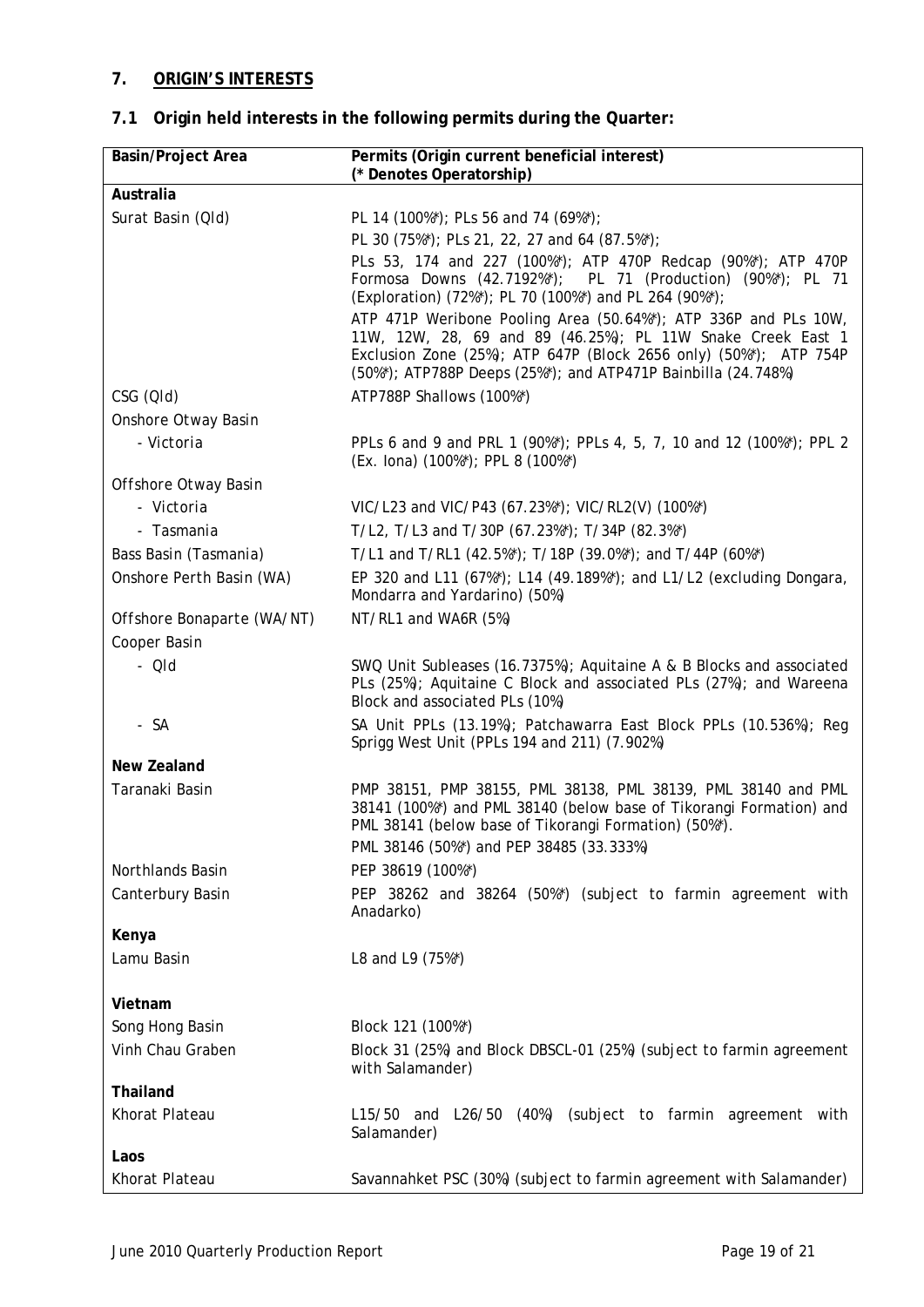## **7.2 Australia Pacific LNG held interests in the following permits during the Quarter:**

Australia Pacific LNG holds interests in the permits listed below. The interests denote Origin's effective interest in the permits – being 50% of the interest held by Australia Pacific LNG.

| Basin/Project Area                 | Permits (Origin current effective beneficial interest)<br>(* Denotes Operatorship)                                                                                                                                                                                               |
|------------------------------------|----------------------------------------------------------------------------------------------------------------------------------------------------------------------------------------------------------------------------------------------------------------------------------|
| Australia                          |                                                                                                                                                                                                                                                                                  |
| Denison Trough (QId)               | PLs 41, 42, 43, 44, 45, 54, 67, 173, 183 and 218 (25%*); ATP 337P (25%);<br>ATP 337P Mahalo (15%); and ATP 553P (25%)                                                                                                                                                            |
| Galilee Basin (Qld)                | ATPs 666P, 667P and 668P (50%*)                                                                                                                                                                                                                                                  |
| CSG (QId)                          |                                                                                                                                                                                                                                                                                  |
| - Spring Gully                     | PLs 195 and 203 and ATP 592P (47.25%*); PL 204 (49.8625%*); and PL<br>200 (47.8552%*)                                                                                                                                                                                            |
| - Fairview                         | PLs 90, 91, 92, 99, 100, 232, 233, 234, 235 and 236 and ATP 526P<br>(11.965%)                                                                                                                                                                                                    |
| - Peat                             | PL 101 (50%*)                                                                                                                                                                                                                                                                    |
| - Argyle/Kenya/Lauren/<br>Bellevue | PLs 179, 180, 228, 229 and 263(A) and ATP 620P Shallows (20.3125%);<br>ATP 610P Shallows and PL 247 (14.6875%); and ATP 648P Shallows, PL<br>257(A), PL 273(A), PL 274(A), PL 275(A), PL 278(A) and PL 279(A)<br>(15.625%)                                                       |
| - Talinga/Orana                    | PLs 209, 215, 226, 216(A), 225(A), 272(A) and 289(A) and ATP 692P<br>$(50\%)$                                                                                                                                                                                                    |
| - Other (Bowen Basin)              | PLs 219 and 220 (50%*); ATPs 653P and 745P and PLs 395(A) and 396(A)<br>$(11.925%)$ ; and ATP 804P $(14.6491%)$                                                                                                                                                                  |
| - Other (Surat Basin)              | ATP 606P and PL 297(A)(46.3581%*); ATP 631P and PL 281(A) and PL<br>282(A) (9.04825%); ATP 663P (50%*); ATP 702P, PLs 265(A), 266(A) and<br>267(A) (50%*); ATP 972P (46.3581%*) and ATP 973P (50%*) (ATP 847P has<br>been split into ATPs 972P and 973P, subject to EA approval) |